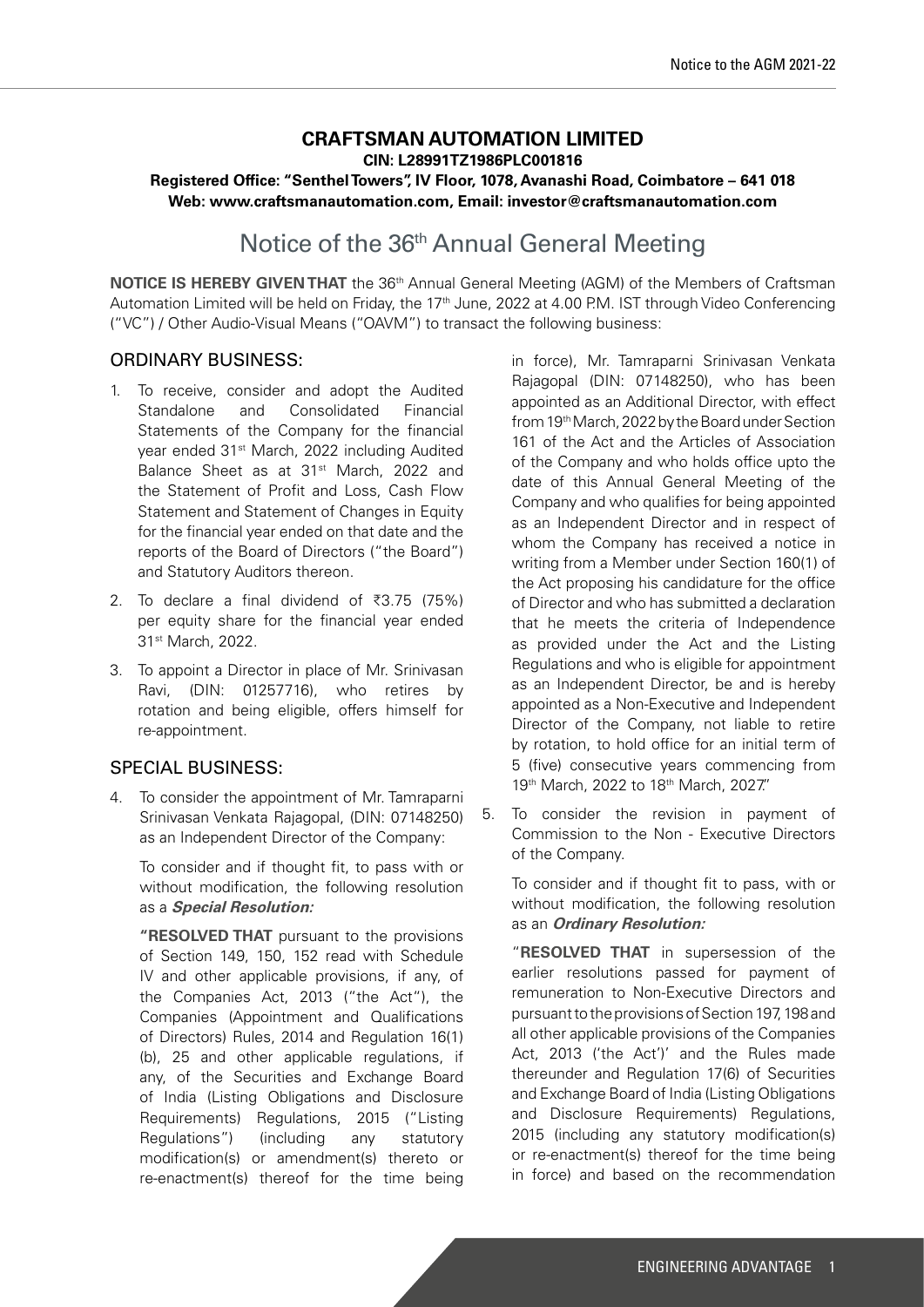of Nomination and Remuneration Committee and the Board of Directors, the approval of the members of the Company, be and is hereby accorded for the payment of remuneration by way of commission to the Non-Executive Directors of the Company from the financial year 2022-23 upto a maximum amount of ₹20,00,000 (Rupees Twenty Lakhs only) per annum per Non-Executive Director exclusive of applicable Taxes, as may be decided by Nomination and Remuneration Committee and the Board of Directors from time to time, in addition to sitting fees and reimbursement of expenses for attending the meetings of the Board of Directors or its Committees thereof, provided that the total remuneration payable to all the Non-Executive Directors shall not exceed One percent (1%) of the net profits of the Company for that financial year computed in accordance with the provisions of Section 198 of the Act or such other percentage as may be specified by the Act from time to time."

6. To consider the ratification of the remuneration payable to the Cost Auditors for the financial year ending 31<sup>st</sup> March, 2023.

To consider and if thought fit to pass, with or without modification, the following resolution as an **Ordinary Resolution:**

**"RESOLVED THAT** pursuant to the provisions of Section 148(3) and other applicable provisions, if any, of the Companies Act, 2013 read with the Companies (Audit and Auditors) Rules, 2014 (including any statutory modification(s) or reenactment thereof for the time being in force), the Company hereby ratifies the remuneration of C4,00,000 (Rupees Four Lakhs only) plus applicable Taxes and reimbursement of out of pocket expenses incurred in connection with the aforesaid audit, payable to Cost Auditors S.Mahadevan & Co., Cost Accountants, Coimbatore (Registration Number: 000007), who have been appointed by the Board of Directors on the recommendation of Audit Committee, as Cost Auditors of the Company to conduct the audit of the cost records maintained by the Company as prescribed under the Companies (Audit and Auditors) Rules, 2014 as amended, for the financial year ending 31<sup>st</sup> March, 2023."

(By Order of the Board) for **CRAFTSMAN AUTOMATION LIMITED**

Coimbatore **Shainshad Aduvanni** 09.05.2022 Company Secretary and Compliance Officer ACS No. 27895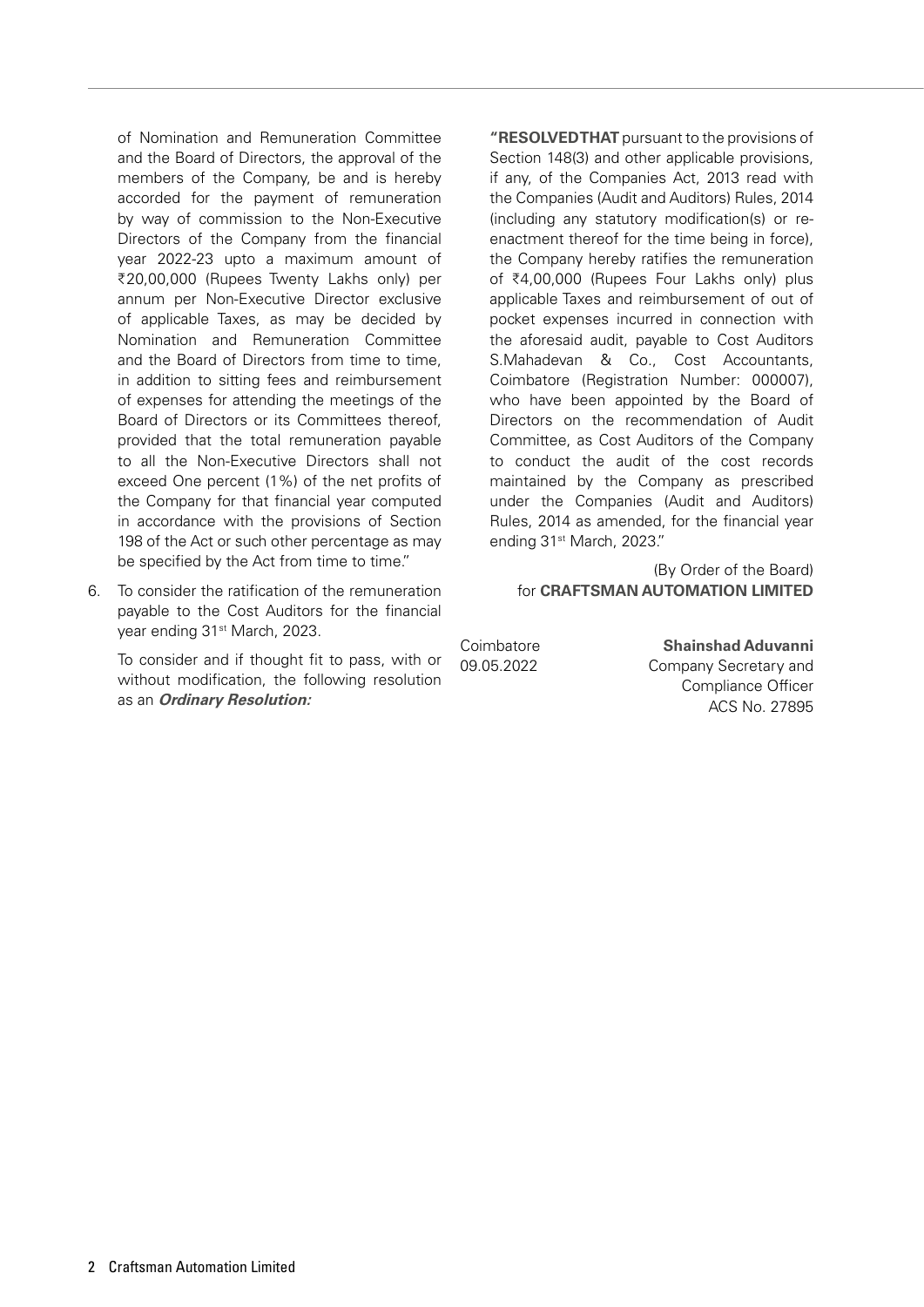#### **Notes:**

- 1. An Explanatory Statement setting out the material facts pursuant to Section 102 of the Companies Act, 2013 ("Act") and applicable Secretarial Standards, relating to special business to be transacted at the Annual General Meeting ("AGM"), is annexed to the Notice. The Board of Directors of the Company, at its meeting held on 09<sup>th</sup> May, 2022 considered that the special business under Item Nos. 4, 5 and 6 are unavoidable and should be transacted at the 36<sup>th</sup> AGM of the Company.
- 2. In view of the global outbreak and continuing Covid-19 pandemic, the Ministry of Corporate Affairs ("MCA"), vide its General Circular No. 14/ 2020 dated 8th April, 2020, General Circular No. 17/ 2020 dated 13th April, 2020, General Circular No. 20/ 2020 dated 5th May, 2020, General Circular No. 02/2021 dated 13th January, 2021, General Circular No. 19/ 2021 dated 8th December, 2021, General Circular No. 21/ 2021 dated 14<sup>th</sup> December, 2021 and General Circular No. 2/ 2022 dated 5<sup>th</sup> May, 2022 (collectively referred to as "MCA Circulars") has permitted the holding of the AGM through Video Conferencing (''VC")/ Other Audio Visual Means ("OAVM") on or before 31st December, 2022, without the physical presence of the shareholders at a common venue. In compliance with the provisions of the Act and the Securities and Exchange Board of India (Listing Obligations and Disclosure Requirements) Regulations, 2015 ("Listing Regulations") read with circulars issued by MCA and the Securities and Exchange Board of India (SEBI), the 36th AGM of the Company is being held through VC/OAVM. The deemed venue for the 36th AGM shall be the Registered Office of the Company.
- 3. Pursuant to the provisions of Section 108 of the Act read with Rule 20 of the Companies (Management and Administration) Rules, 2014 (as amended) and Regulation 44 of Listing Regulations (as amended), and MCA Circulars, the Company is providing facility of remote e-voting to its shareholders in respect of the business to be transacted at the AGM. For this purpose, the Company has entered into an agreement with Central Depository Services (India) Limited (CDSL) for facilitating voting through electronic means, as the authorized e-Voting agency. The facility of casting votes by a shareholders using remote e-voting as well as the e-voting system on the date of the AGM will be provided by CDSL.
- 4. The shareholders should join the AGM in the VC/OAVM mode either 30 minutes before or after the scheduled time of the commencement of the Meeting by following the procedure mentioned in the Notice. The facility of participation at the AGM through VC/OAVM will be made available to atleast 1000 shareholders on first come first served basis. This will not include large Shareholders (Shareholders holding 2% or more shareholding), Promoters, Institutional Investors, Directors, Key Managerial Personnel, the Chairpersons of the Audit Committee, Nomination and Remuneration Committee and Stakeholders Relationship Committee, Auditors etc. who are allowed to attend the AGM without restriction on account of first come first served basis.
- 5. The attendance of the shareholders attending the AGM through VC/OAVM will be counted for the purpose of ascertaining the quorum under Section 103 of the Act.
- 6. Since the AGM is being held through VC / OAVM, physical attendance of shareholders has been dispensed with. Accordingly, the facility for appointment of proxies by the shareholders will not be available for the AGM and hence the Proxy Form and Attendance Slip are not annexed to this Notice. However, the Body Corporates are entitled to appoint authorized representatives to attend the AGM through VC/ OAVM and participate thereat and cast their votes.
- 7. Pursuant to Section 113 of the Act, Institutional / Corporate shareholders (i.e., any Body Corporate) are required to send a scanned copy (in PDF/JPG format) of certified true copy of the Board resolution authorising its representative to vote through remote e-voting/e-voting during the AGM and attend the AGM through VC / OAVM. The said certified true copy of the Board resolution should be sent to the Scrutinizer by email through its registered email address to madhu@ksrandco.in, sankar@ksrandco.in with a copy marked to investor@craftsmanautomation.com .
- 8. Since the AGM will be held through VC / OAVM, the question of providing Route Map to the venue of the meeting does not arise.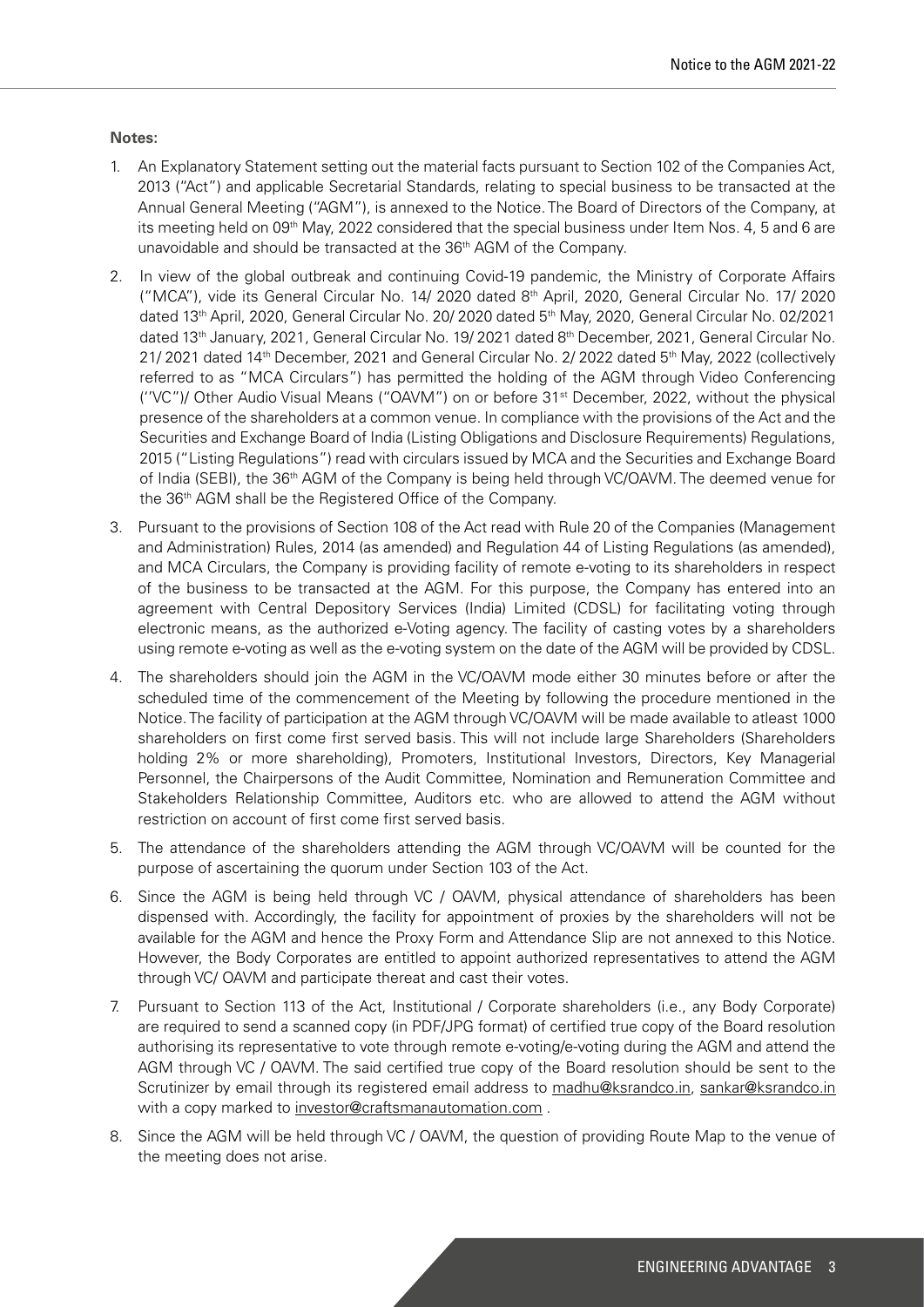- 9. In line with the MCA Circulars, the notice calling the AGM has been uploaded on the website of the Company at www.craftsmanautomation.com. The notice can also be accessed from the websites of the Stock Exchanges i.e. BSE Limited and National Stock Exchange of India Limited at www.bseindia.com and www.nseindia.com respectively. The AGM notice is also disseminated on the website of CDSL (agency for providing the Remote e-Voting facility and e-voting system during the AGM) i.e. www.evotingindia.com.
- 10. In accordance with Sections101 and 136 of the Act read with Rule 18(1) of the Companies (Management and Administration) Rules, 2014 and Circulars, issued by MCA and SEBI, the notice of the 36<sup>th</sup> AGM along with the Annual Report are being sent only in electronic mode to shareholders whose e-mail address are registered with the Company or the Depository Participant(s).
- 11. Shareholders desirous of receiving communication from the Company in electronic form, may register their email address with their respective depository participant. Further, shareholders are also requested to approach their depository participant to register their e-mail address in their demat account details as per the process defined by the respective depository participant. In case any shareholder is desirous of obtaining hard copy of the Annual Report for the Financial Year, 2022 and notice of the 36th AGM of the Company, may send request to the Company's email address at investor@craftsmanautomation. com mentioning Foilo No./ DP ID and Client ID.
- 12. The SEBI has mandated submission of Permanent Account Number (PAN) by every participant in securities market. Shareholders holding shares in demat form are, therefore, requested to submit the PAN to their respective Depository Participant(s). Shareholders holding shares in physical form can submit their PAN details to the Company or to the RTA (Link Intime India Private Limited).
- 13. The Register of Directors and Key Managerial Personnel and their shareholding maintained under Section 170 of the Act, the Register of Contracts or arrangements on which the directors are interested under Section 189 of the Companies Act, 2013 will be available electronically for inspection during the AGM. For inspection, the Shareholders may contact the Company Secretary at investor@craftsmanautomation.com at least 5 days before the date of the AGM.
- 14. The Board of Directors has recommended final dividend of  $\overline{3}3.75/-(75%)$  per equity share of  $\overline{5}5/$ each for the financial year ended 31st March, 2022 subject to the approval of the shareholders at the 36<sup>th</sup> AGM and the dividend (if declared) will be paid within 30 days from the date of approval by the Shareholders at the 36<sup>th</sup> AGM. The record date for determining the eligibility of the equity shareholders to the final dividend for the financial year ended 31<sup>st</sup> March, 2022 is fixed as Friday, 10<sup>th</sup> June, 2022.
- 15. Register of Members of the Company will remain closed from Saturday, 11<sup>th</sup> June, 2022 to Friday, 17<sup>th</sup> June, 2022 (both days inclusive), for the purpose of determining the name of Shareholders who are eligible for dividend on equity shares, if declared at the AGM.
- 16. As mandated by the Listing Regulations, Company will remit dividend electronically by RTGS/NECS/ NACH etc. to the bank account of the shareholder whose bank details are registered with the Company. Shareholders holding shares in dematerialized mode are requested to intimate all changes pertaining to their bank details, NECS, mandates, nominations, power of attorney, change of address/name, PAN details, etc. to their Depository Participant ("DP") only. In the event the Company is unable to pay the dividend to any shareholder directly in their bank accounts through Electronic Clearing Service or any other means, due to non-registration of the Electronic Bank Mandate, the Company shall dispatch the dividend warrant/ Bankers cheque/ demand draft to such shareholder.
- 17. Pursuant to the Income-tax Act, 1961, as amended by the Finance Act, 2020, dividend income has become taxable in the hands of shareholders with effect from 1st April, 2020 and therefore, the Company shall be required to deduct tax at source (TDS) from dividend paid to shareholders at the prescribed rates. The summary of the applicable TDS provisions in accordance with the provisions of the Income Tax Act, 1961, for various categories, including Resident or Non-Resident Shareholders are available below. Shareholders are requested to update their Permanent Account Number ("PAN") with the Company and depositories (in case of shares held in demat mode) on or before Friday, 10<sup>th</sup> June, 2022.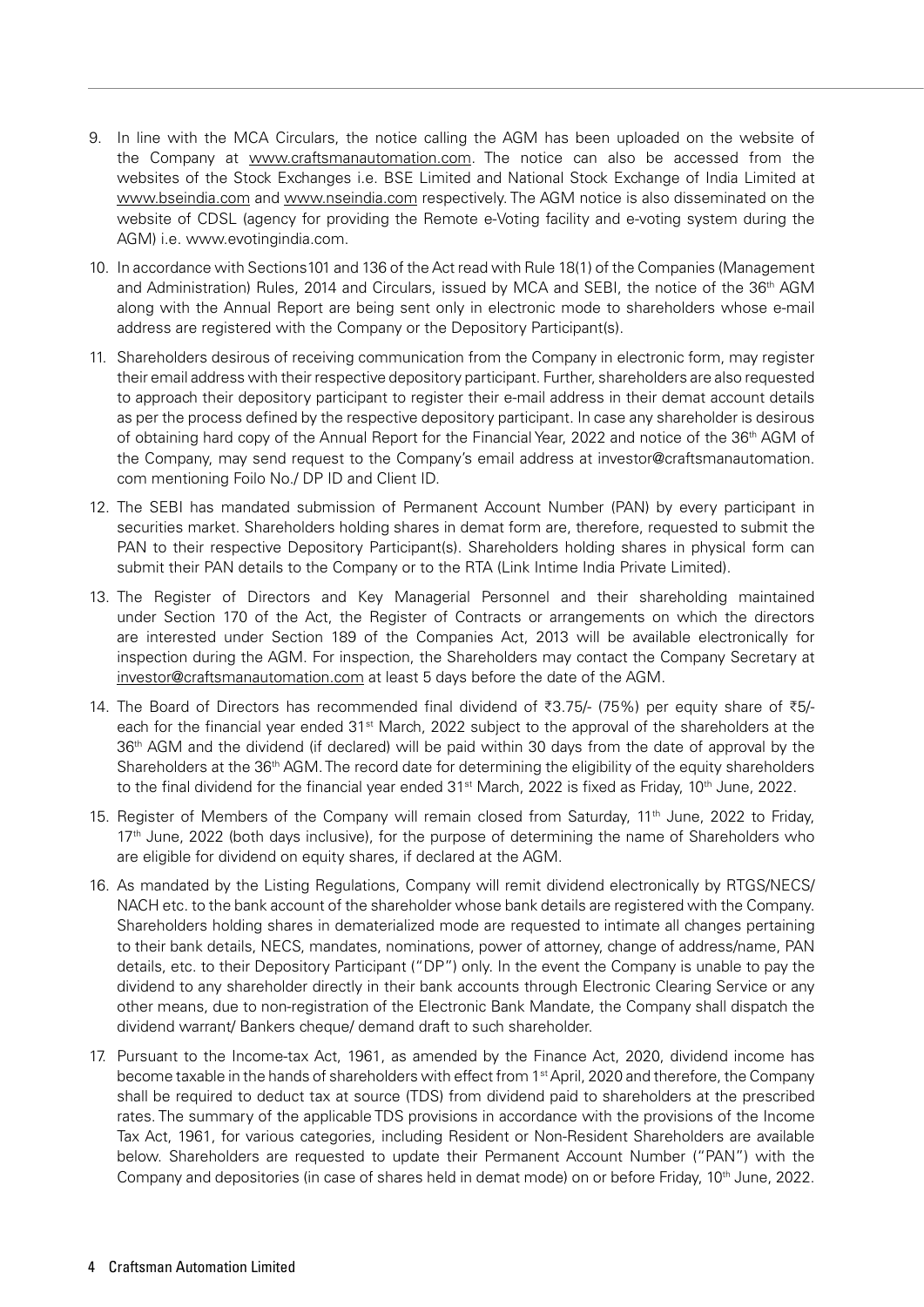## **a) For Resident Shareholders:**

| <b>Particulars</b>                                                                                                                                                                                                                                                                                                           | <b>Applicable Rate</b>                                                                                           | Documents required (if any)                                                                                                                                                                                                                                                                                                                                   |
|------------------------------------------------------------------------------------------------------------------------------------------------------------------------------------------------------------------------------------------------------------------------------------------------------------------------------|------------------------------------------------------------------------------------------------------------------|---------------------------------------------------------------------------------------------------------------------------------------------------------------------------------------------------------------------------------------------------------------------------------------------------------------------------------------------------------------|
| For Resident Shareholders:                                                                                                                                                                                                                                                                                                   |                                                                                                                  |                                                                                                                                                                                                                                                                                                                                                               |
| Shareholder with valid PAN                                                                                                                                                                                                                                                                                                   | 10%                                                                                                              | Update/Verify the PAN, and the residential status as<br>per Income Tax Act, 1961 if not already done, with the<br>depositories (in case of shares held in demat mode) and<br>with the Company's Registrar and Transfer Agents i.e. Link<br>Intime India Private Limited (in case of shares held in physical<br>mode).                                         |
| If PAN of the Shareholder is<br>not submitted/ PAN is invalid                                                                                                                                                                                                                                                                | 20%                                                                                                              | N.A.                                                                                                                                                                                                                                                                                                                                                          |
| If a person has not filed his/ Higher of the following:<br>her Return of Income for each a) Twice the rate specified<br>of the two preceding financial<br>years and the aggregate of<br>tax deducted at source in his/<br>her case is ₹50,000 or more b) Twice the rate or rates<br>in each of these two financial<br>years. | in the relevant provision<br>of the Income-tax Act,<br>1961; or<br>in force; or<br>c) The rate of five per cent. | N.A.                                                                                                                                                                                                                                                                                                                                                          |
| a) For Resident Individual:                                                                                                                                                                                                                                                                                                  |                                                                                                                  |                                                                                                                                                                                                                                                                                                                                                               |
| If the total dividend to be<br>received<br>by<br>a<br>Resident<br>Individual during FY 2022-23<br>does not exceed ₹5,000.                                                                                                                                                                                                    | Nil                                                                                                              |                                                                                                                                                                                                                                                                                                                                                               |
| Shareholder Submitting Form<br>15G/ Form 15H                                                                                                                                                                                                                                                                                 |                                                                                                                  | Declaration in Form 15G (for individuals, with no tax liability<br>on total income and income not exceeding maximum amount<br>which is not chargeable to tax) / Form 15H (for individuals<br>above the age of 60 years with no tax liability on total income)<br>for the FY 2022-23.                                                                          |
| Shareholder submitting order Rate specified in the said<br>under Section 197 of the certificate<br>Income Tax Act, 1961)                                                                                                                                                                                                     |                                                                                                                  | If a shareholder has obtained a lower or Nil withholding tax<br>certificate from the tax authorities, a self-attested copy of<br>the said certificate shall be submitted. The certificate should<br>be valid for the FY 2022-23 and should cover the dividend<br>income.                                                                                      |
| b) For Resident Non-Individual:                                                                                                                                                                                                                                                                                              |                                                                                                                  |                                                                                                                                                                                                                                                                                                                                                               |
| Insurance<br>Companies<br>as<br>specified under Section 194 of<br>the Income Tax Act, 1961                                                                                                                                                                                                                                   | Nil                                                                                                              | Self declaration that it qualifies as 'Insurer' as per section<br>2(7A) of the Insurance Act, 1938 and has full beneficial<br>interest with respect to the ordinary shares owned by it<br>along with self attested copy of PAN card and certificate of<br>registration with Insurance Regulatory and Development<br>Authority (IRDA).                         |
| Mutual Fund specified under<br>clause (23D) of Section 10 of<br>the Income Tax Act, 1961                                                                                                                                                                                                                                     | Nil                                                                                                              | Self-declaration that it is registered with SEBI and is<br>specified and covered under section 10 (23D) of the Income-<br>tax Act, 1961 along with self-attested copy of PAN card and<br>certificate of registration with SEBI                                                                                                                                |
| Alternative Investment Fund<br>(AIF) established in India                                                                                                                                                                                                                                                                    | Nil                                                                                                              | Self-declaration that its income is exempt under section 10<br>(23FBA) of the Income-tax Act, 1961 and they are registered<br>with SEBI as Category I or Category II AIF along-with<br>self-attested copy of the PAN card and certificate of AIF<br>registration with SEBI.                                                                                   |
| Corporation established<br>by<br>or under a Central Act, which<br>is, under any law for the time<br>being in force, exempt from<br>income-tax on its income                                                                                                                                                                  | Nil                                                                                                              | Declaration that it is a corporation established by or under<br>a Central Act whereby income-tax is exempt on the income<br>and accordingly, covered under section 196 of the Income<br>Tax Act, 1961 along with self-attested copy of PAN card and<br>registration certificate and relevant extract of the section<br>whereby the income is exempt from tax. |
| Any other entity entitled to<br>exemption from TDS                                                                                                                                                                                                                                                                           | Nil                                                                                                              | Valid self-attested documentary evidence (e.g., copy of the<br>relevant registration, notification, order, etc.) in support of<br>the entity being entitled to TDS exemption along with self-<br>attested copy of PAN card                                                                                                                                    |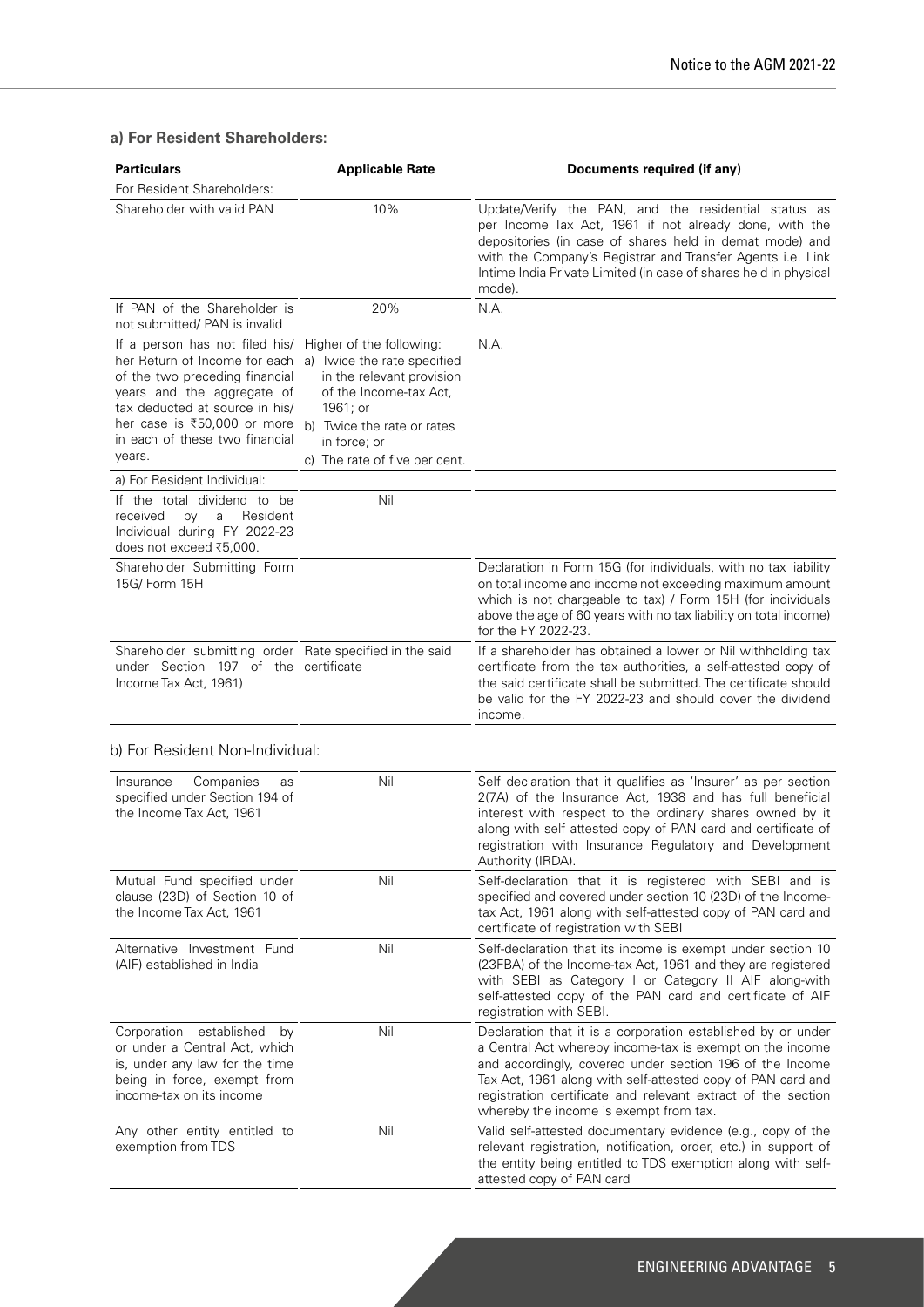#### **b. For Non-resident Shareholders:**

| <b>Particulars</b>                                                                                                                          | <b>Applicable Rate</b>                                                                                                                                                                                         | Documents required (if any)                                                                                                                                                                                                                                                                                                                         |
|---------------------------------------------------------------------------------------------------------------------------------------------|----------------------------------------------------------------------------------------------------------------------------------------------------------------------------------------------------------------|-----------------------------------------------------------------------------------------------------------------------------------------------------------------------------------------------------------------------------------------------------------------------------------------------------------------------------------------------------|
| Non-resident<br>(including Foreign Institutional<br>Investors<br>Foreign<br>(Fils)<br>Portfolio<br>(FPIs)<br>Investors<br>Investors (FPIs)) | shareholders 20% (plus applicable surcharge<br>and cess)<br>-OR<br>Tax Treaty Rate<br>documents are received)                                                                                                  | Update/Verify the PAN and the residential status as<br>per Income Tax Act, 1961, if not already done, with the<br>depositories (in case of shares held in demat mode)<br>and with the Company's Registrar and Transfer Agents<br>(whichever is lower, provided i.e. Link Intime India Private Limited (in case of shares<br>held in physical mode). |
| and amount of TDS deducted stating<br>on their PAN is ₹50,000 or Establishment (PE) in Indial<br>above                                      | Shareholder having PE in India 40% (plus applicable surcharge<br>who have not filed Income Tax and cess) [Shareholder who<br>return for FY 20-21 (AY 21-22) has not furnished a declaration<br>Permanent<br>no | N.A.                                                                                                                                                                                                                                                                                                                                                |
| Shareholder submitting order Rate provided in the Order<br>197<br>Section<br>of<br>the<br>under<br>Income Tax Act, 1961                     |                                                                                                                                                                                                                | Lower/NIL withholding tax certificate obtained from tax<br>authority. Tax will be deducted at the rate specified in<br>the said certificate, subject to furnishing a self-attested<br>copy of the same. The certificate should be valid for<br>the FY 2022-23 and should cover the dividend income.                                                 |

As per section 90 read with section 195 of the Income-tax Act, 1961, the non-resident shareholder has the option to be governed by the provisions of the Double Tax Avoidance Agreement ("DTAA") read with applicable Multilateral Instrument ('MLI') between India and the country of tax residence of the shareholder, if they are more beneficial to them.

For this purpose, i.e., to avail the Tax Treaty benefits, the non-resident shareholder will have to provide the following:

- a. Self-attested true copy of Tax Residency Certificate ("TRC") obtained from the tax authorities of the country of which the shareholder is resident for the FY 2021-22;
- b. Self-declaration in Form 10F;
- c. Self-attested true copy of the PAN Card if allotted by the Indian Income Tax authorities;
- d. Self-declaration to be provided under Rule 37BC(2) of the Income Tax Rules, 1962
- e. Self-declaration in the format prescribed by the Company, certifying the following points:
	- i. Shareholder is and will continue to remain a tax resident of the country of its residence during the FY 2022-23;
	- ii. Shareholder is eligible to claim the beneficial DTAA rate for the purposes of tax withholding on dividend declared by the Company;
	- iii. Shareholder has no reason to believe that its claim for the benefits of the DTAA is impaired in any manner;
	- iv. Shareholder does not have a taxable presence or a Permanent Establishment ("PE") in India during the FY 2022-23. In any case, the amounts paid/payable to the Shareholder are not attributable or effectively connected to the PE or fixed base, if any, which may have got constituted otherwise;
	- v. Shareholder is the ultimate beneficial owner of its shareholding in the Company and dividend receivable from the Company; and
	- vi. Self-declaration by the shareholder regarding the satisfaction of the place of effective management (POEM), principal purpose test, GAAR, Simplified Limitation of Benefit test (wherever applicable), as regards the eligibility to claim recourse to concerned Double Taxation Avoidance Agreements.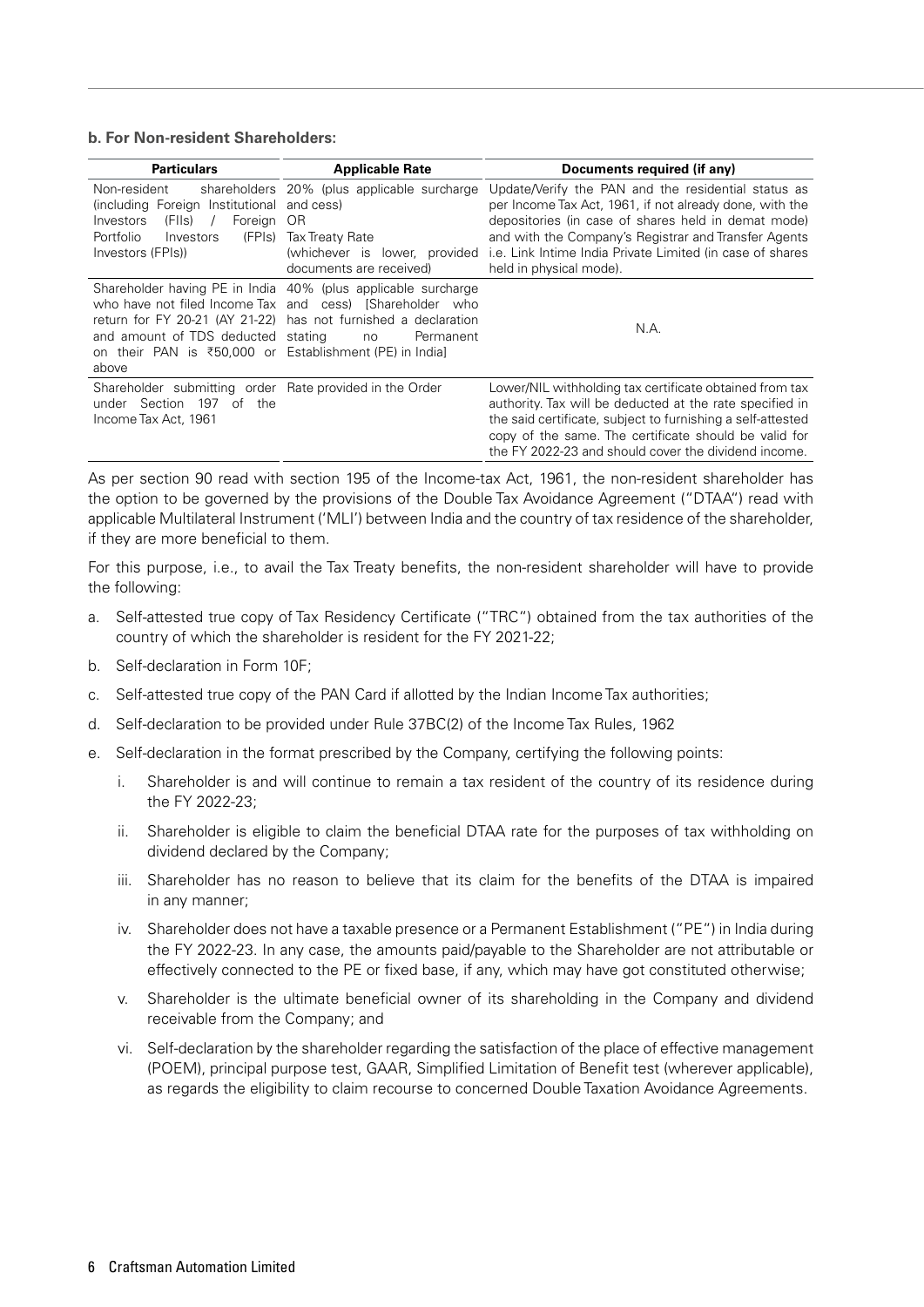Shareholders may submit the aforementioned documents to investor@craftsmanautomation.com on or before Thursday, 9<sup>th</sup> June, 2022 in order to enable the Company to determine and deduct appropriate tax.

It may be further noted that in case the tax on said dividend is deducted at a higher rate in absence of receipt of the aforementioned details/ documents from the Shareholders, there would still be an option available with the Shareholders to file the return of income and claim an appropriate refund, if eligible. The above referred documents submitted by you will be verified by us and we will consider the same while deducting the appropriate taxes, if any, provided that these documents are in accordance with the provisions of the Act.

In addition to the above, please note the following:

- i. In case you hold shares under multiple accounts under different status/ category but under a single PAN, the highest rate of tax as applicable to the status in which shares held under the said PAN will be considered on the entire holding in different accounts.
- ii. In case of joint shareholding, the withholding tax rates shall be considered basis the status of the primary beneficial shareholder.
- iii. The Beneficiary data provided by the CDSL and NSDL will be taken for consideration.

In the event of any income tax demand (including interest, penalty, etc.) arising from any misrepresentation, inaccuracy or omission of information provided by the shareholder, such shareholder will be responsible to indemnify the Company and also, provide the Company with all information/ documents and cooperation in any appellate proceedings. The said certificate can also be viewed in Form 26AS at TRACES https://www.tdscpc.gov.in/app/login.xhtml or the website of the Income Tax department of India https://www.incometax.gov.in/home.

- 18. Details required under Regulation 36 of the Listing Regulations, 2015 and Secretarial Standards on General Meetings (SS - 2) issued by The Institute of Company Secretaries of India, in respect of Directors seeking appointment/re-appointment at this AGM is provided in **"Annexure-A"** of this notice. Directors seeking appointment/re-appointment have furnished requisite declarations under Section 164(2) and other applicable provisions of the Act including rules framed thereunder.
- 19. To prevent fraudulent transactions, shareholders are advised to exercise due diligence and notify the Company of any change in address or demise of any Shareholder as soon as possible. Shareholders are also advised to not leave their demat account(s) dormant for long. Periodic statement of holdings should be obtained from the concerned Depository Participant and holdings should be verified from time to time.
- 20. The Board of Directors of the Company have appointed Dr.C.V.Madhusudhanan (FCS No: 5367), Partner failing him Mr.V.R.Sankaranarayanan (ACS No:19450), Partner of M/s. KSR & Co Company Secretaries LLP, Coimbatore, Practicing Company Secretaries as the Scrutinizer to scrutinize the remote e-voting process and voting through electronic voting system at the AGM in a fair and transparent manner.
- 21. The Scrutinizer will, after the conclusion of e-voting at the Meeting, scrutinize the votes cast at the Meeting and votes cast through remote e-voting, make a consolidated Scrutiniser's Report and submit the same to the Chairman or a person authorised by him in writing, who shall countersign the same and declare results (consolidated) within two working days from the conclusion of the AGM.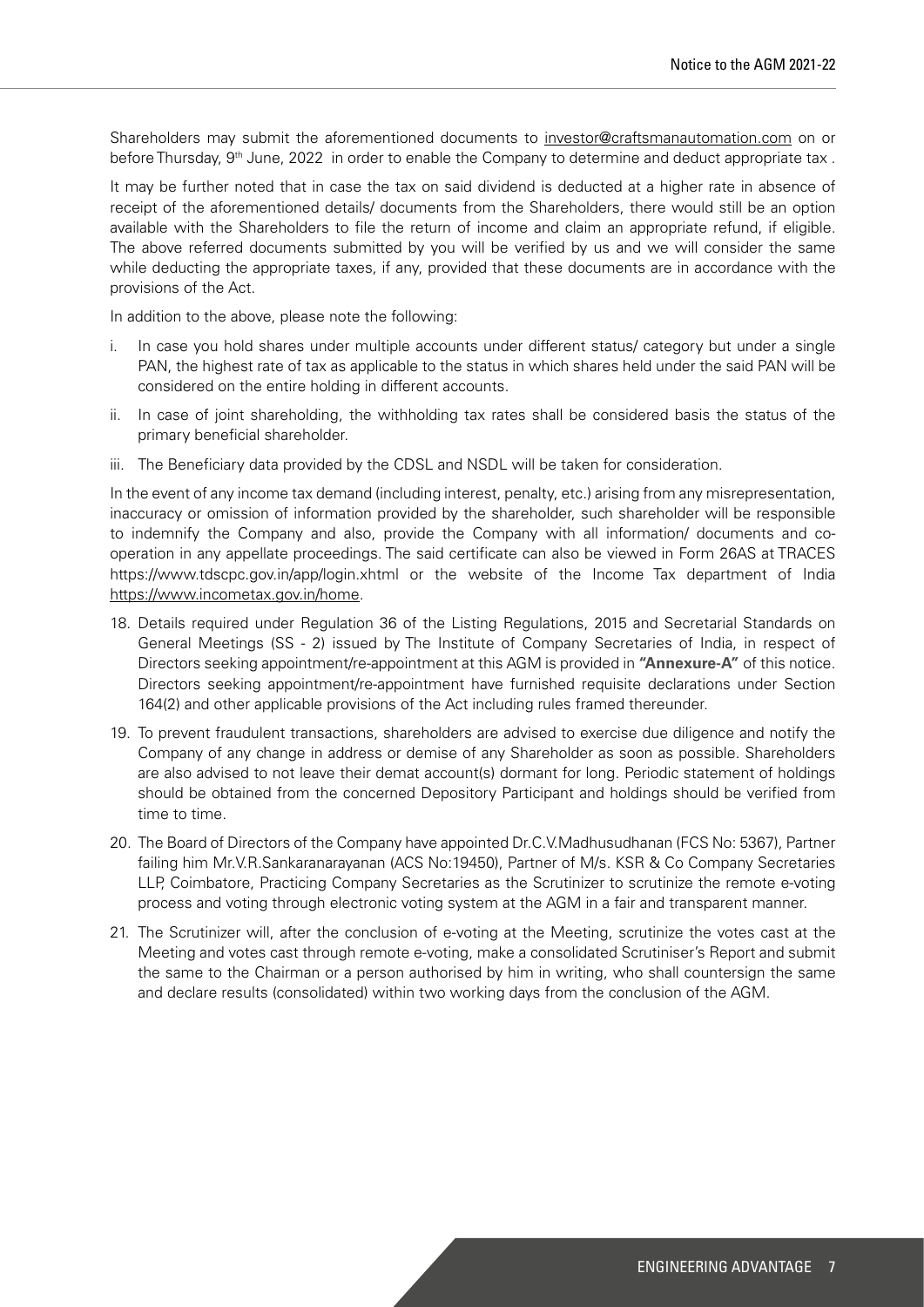- 22. The result declared along with the Scrutinizers Report will be placed on the Company's website www.craftsmanautomation.com and on the website of CDSL e-voting(www.evotingindia.com) immediately after the declaration of result and the same will also be communicated to BSE Limited and the National Stock Exchange of India Limited.
- 23. Instructions for e-voting and joining the AGM are as follows:
	- **A. THE INSTRUCTIONS FOR SHAREHOLDERS FOR REMOTE E-VOTING AND E-VOTING DURING AGM AND JOINING MEETING THROUGH VC/OAVM ARE AS UNDER**
		- i. In compliance with the provisions of Section 108 of the Act and Rule 20 of the Companies (Management and Administration) Rules, 2014 and Regulation 44 of the Listing Regulations, the Company provides to shareholders the facility of exercising their right to cast vote(s) at the AGM by electronic means and the business may be transacted through e-voting services.
		- ii. The voting period begins on Tuesday,  $14<sup>th</sup>$  June,  $2022$  at 9.00 a.m. and ends on Thursday, 16<sup>th</sup> June, 2022 at 5.00 p.m. During this period shareholders of the Company, holding shares either in physical form or in dematerialized form, as on the cut-off date Friday,  $10<sup>th</sup>$  June, 2022 may cast their vote electronically. The e-voting module shall be disabled by CDSL for voting thereafter.
		- iii. The facility for electronic voting system, shall also be made available at the AGM. The shareholders attending the AGM, who have not cast their votes through remote e-voting and are otherwise not barred from doing so, shall be able to exercise their voting rights at the AGM. The shareholders who have already casted their votes through remote e-voting may attend the meeting but shall not be entitled to cast their votes again at the AGM.
		- iv. Pursuant to SEBI Circular No. SEBI/HO/CFD/CMD/CIR/P/2020/242 dated 09<sup>th</sup> December, 2020, under Regulation 44 of the Listing Regulations, listed entities are required to provide remote e-voting facility to its shareholders, in respect of all shareholders' resolutions.

Currently, there are multiple e-voting service providers (ESPs) providing e-voting facility to listed entities in India. This necessitates registration on various ESPs and maintenance of multiple user IDs and passwords by the shareholders.

In order to increase the efficiency of the voting process, pursuant to a public consultation, it has been decided to enable e-voting to **all the demat account holders, by way of a single login credential, through their demat accounts/ websites of Depositories/ Depository Participants.** Demat account holders would be able to cast their vote without having to register again with the ESPs, thereby, not only facilitating seamless authentication but also enhancing ease and convenience of participating in e-voting process.

v. In terms of SEBI circular no. SEBI/HO/CFD/CMD/CIR/P/2020/242 dated 9th December, 2020 on e-Voting facility provided by Listed Companies, Individual shareholders holding securities in demat mode are allowed to vote through their demat account maintained with Depositories and Depository Participants. Shareholders are advised to update their mobile number and email Id in their demat accounts in order to access e-Voting facility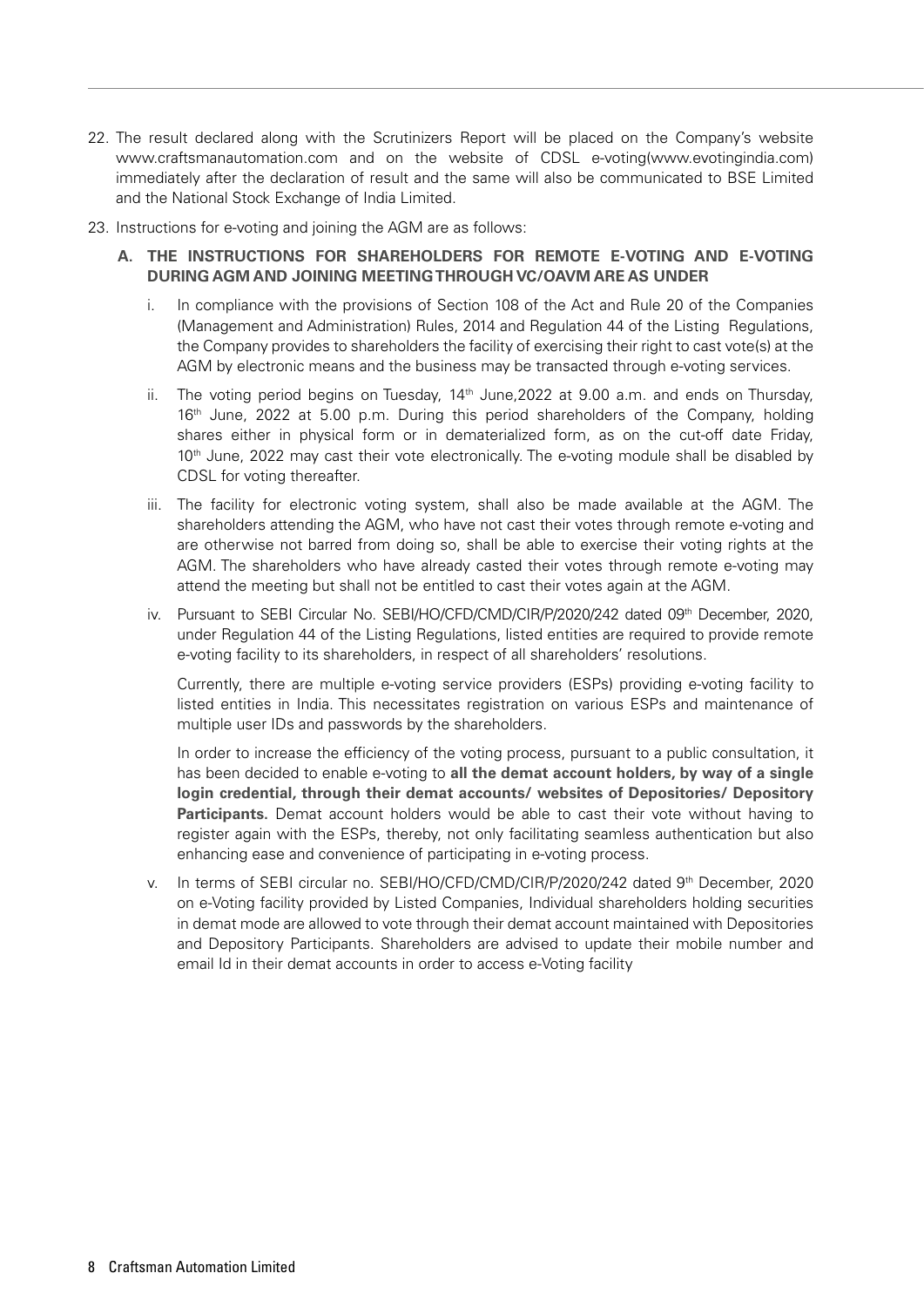| Type of<br>shareholders                                                                                                                      |             | <b>Login Method</b>                                                                                                                                                                                                                                                                                                                                                                                                                                                                                                                                                                                                                                                                                                                                                                                                                                                                            |
|----------------------------------------------------------------------------------------------------------------------------------------------|-------------|------------------------------------------------------------------------------------------------------------------------------------------------------------------------------------------------------------------------------------------------------------------------------------------------------------------------------------------------------------------------------------------------------------------------------------------------------------------------------------------------------------------------------------------------------------------------------------------------------------------------------------------------------------------------------------------------------------------------------------------------------------------------------------------------------------------------------------------------------------------------------------------------|
| Individual<br>Shareholders<br>holding<br>securities in<br>Demat mode<br>with <b>CDSL</b>                                                     | $1_{\cdot}$ | Users who have opted for CDSL Easi / Easiest facility, can login through their existing user id and<br>password. Option will be made available to reach e-Voting page without any further authentication.<br>The URL for users to login to Easi / Easiest are https://web.cdslindia.com/myeasi/home/login or visit<br>www.cdslindia.com and click on Login icon and select New System Myeasi.                                                                                                                                                                                                                                                                                                                                                                                                                                                                                                  |
|                                                                                                                                              | 2.          | After successful login the Easi / Easiest user will be able to see the e-Voting option for eligible<br>companies where the evoting is in progress as per the information provided by company. On clicking<br>the evoting option, the user will be able to see e-Voting page of the e-Voting service provider for<br>casting your vote during the remote e-Voting period or joining virtual meeting & voting during the<br>meeting. Additionally, there is also links provided to access the system of all e-Voting Service<br>Providers i.e. CDSL/NSDL/KARVY/LINKINTIME, so that the user can visit the e-Voting service<br>providers' website directly.                                                                                                                                                                                                                                       |
|                                                                                                                                              | З.          | If the user is not registered for Easi/Easiest, option to register is available at:<br>https://web.cdslindia.com/myeasi/Registration/EasiRegistration                                                                                                                                                                                                                                                                                                                                                                                                                                                                                                                                                                                                                                                                                                                                          |
|                                                                                                                                              | 4.          | Alternatively, the user can directly access e-Voting page by providing Demat Account Number<br>and PAN No. from a e-Voting link available on www.cdslindia.com home page or click on<br>https://evoting.cdslindia.com/Evoting/EvotingLogin The system will authenticate the user by sending<br>OTP on registered Mobile & Email as recorded in the Demat Account. After successful authentication,<br>user will be able to see the e-Voting option where the evoting is in progress and also able to directly<br>access the system of all e-Voting Service Providers.                                                                                                                                                                                                                                                                                                                          |
| Individual<br>Shareholders<br>holding<br>securities in<br>demat mode<br>with NSDL                                                            | 1.          | If you are already registered for NSDL IDeAS facility, please visit the e-Services website of NSDL.<br>Open web browser by typing the following URL: https://eservices.nsdl.com either on a Personal<br>Computer or on a mobile. Once the home page of e-Services is launched, click on the "Beneficial<br>Owner" icon under "Login" which is available under 'IDeAS' section. A new screen will open. You<br>will have to enter your User ID and Password. After successful authentication, you will be able to<br>see e-Voting services. Click on "Access to e-Voting" under e-Voting services and you will be able<br>to see e-Voting page. Click on company name or e-Voting service provider name and you will be re-<br>directed to e-Voting service provider website for casting your vote during the remote e-Voting period<br>or joining virtual meeting & voting during the meeting. |
|                                                                                                                                              | 2.          | If the user is not registered for IDeAS e-Services, option to register is available at:<br>Select<br>https://eservices.nsdl.com.<br>"Register Online<br>for<br><b>IDeAS</b><br>Portal<br>click<br>or<br>at<br>https://eservices.nsdl.com/SecureWeb/IdeasDirectReg.jsp                                                                                                                                                                                                                                                                                                                                                                                                                                                                                                                                                                                                                          |
|                                                                                                                                              | 3.          | Visit the e-Voting website of NSDL. Open web browser by typing the following<br>URL: https://www.evoting.nsdl.com/ either on a Personal Computer or on a mobile. Once the home<br>page of e-Voting system is launched, click on the icon "Login" which is available under 'Shareholder/<br>Member' section. A new screen will open. You will have to enter your User ID (i.e. your sixteen digit<br>demat account number hold with NSDL), Password/OTP and a Verification Code as shown on the<br>screen. After successful authentication, you will be redirected to NSDL Depository site wherein<br>you can see e-Voting page. Click on company name or e-Voting service provider name and you will<br>be redirected to e-Voting service provider website for casting your vote during the remote e-Voting<br>period or joining virtual meeting & voting during the meeting                   |
| Individual<br>Shareholders<br>(holding<br>securities<br>in demat<br>mode) login<br>through their<br><b>Depository</b><br><b>Participants</b> |             | You can also login using the login credentials of your demat account through your Depository Participant<br>registered with NSDL/CDSL for e-Voting facility. After Successful login, you will be able to see e-Voting<br>option. Once you click on e-Voting option, you will be redirected to NSDL/CDSL Depository site after<br>successful authentication, wherein you can see e-Voting feature. Click on company name or e-Voting<br>service provider name and you will be redirected to e-Voting service provider website for casting your<br>vote during the remote e-Voting period or joining virtual meeting & voting during the meeting.                                                                                                                                                                                                                                                |

Pursuant to above said SEBI Circular, Login method for e-Voting and joining virtual meetings for Individual shareholders holding securities in Demat mode is given below: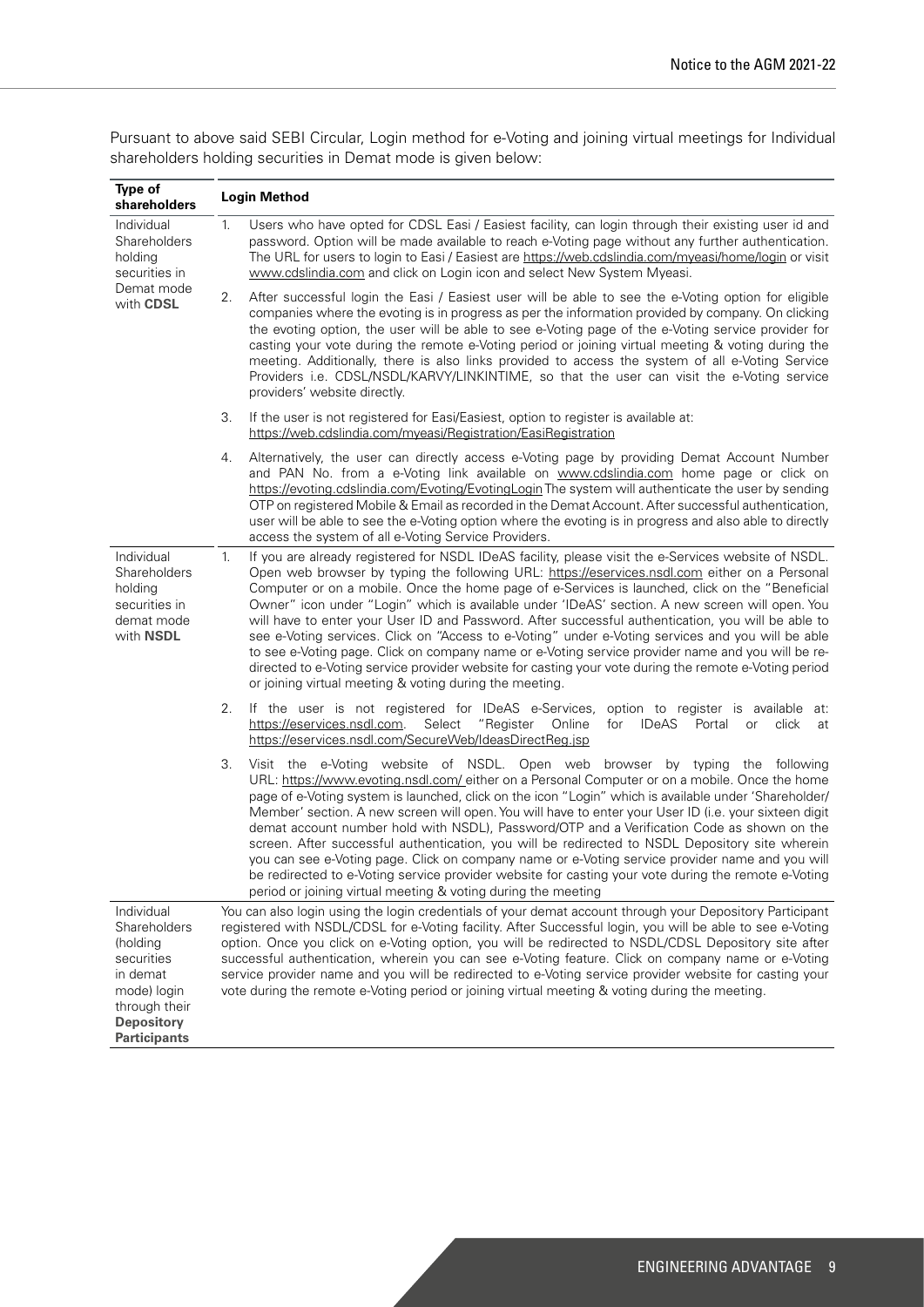Important note: Shareholders who are unable to retrieve User ID/ Password are advised to use Forget User ID and Forget Password option available at abovementioned website.

Helpdesk for Individual Shareholders holding securities in Demat mode for any technical issues related to login through Depository i.e. CDSL and NSDL.

| Login type                  |  | <b>Helpdesk details</b>                                                                                                                                                                                                              |
|-----------------------------|--|--------------------------------------------------------------------------------------------------------------------------------------------------------------------------------------------------------------------------------------|
| Demat mode with CDSL        |  | Individual Shareholders holding securities in Shareholders facing any technical issue in login can contact CDSL<br>helpdesk by sending a request at helpdesk evoting@cdslindia.com or<br>contact at 022-23058738 and 22-23058542-43. |
| Demat mode with <b>NSDL</b> |  | Individual Shareholders holding securities in Shareholders facing any technical issue in login can contact NSDL<br>helpdesk by sending a request at evoting@nsdl.co.in or call at toll free<br>no.: 1800 1020 990 and 1800 22 44 30  |

- vi. The details of the process and manner for remote e-voting and joining virtual meeting for shareholders other than individual shareholders & physical shareholders:
	- 1. The shareholders should log on to the e-voting website www.evotingindia.com.
	- 2. Click on "Shareholders" module.
	- 3. Now enter your User ID:
		- a. For CDSL: 16 digits beneficiary ID,
		- b. For NSDL: 8 Character DP ID followed by 8 Digits Client ID,
		- c. Shareholders holding shares in Physical Form should enter Folio Number registered with the Company.
	- 4. Next enter the Image Verification as displayed and Click on Login.
	- 5. If you are holding shares in demat form and had logged on to www.evotingindia.com and voted on an earlier e-voting of any company, then your existing password is to be used.
	- 6. If you are a first-time user follow the steps given below:

|                                                 | For Shareholders holding shares in Demat form other than individual and Physical Form                                                                                                 |  |  |
|-------------------------------------------------|---------------------------------------------------------------------------------------------------------------------------------------------------------------------------------------|--|--|
| <b>PAN</b>                                      | Enter your 10-digit alpha-numeric *PAN issued by Income Tax Department (Applicable for<br>both demat shareholders as well as physical shareholders)                                   |  |  |
|                                                 | Shareholders who have not updated their PAN with the Company/Depository<br>Participant are requested to use the sequence number sent by Company/RTA or<br>contact Company/RTA.        |  |  |
| Dividend Bank Details<br>or Date of Birth (DOB) | Enter the Dividend Bank Details or Date of Birth (in dd/mm/yyyy format) as recorded in your<br>demat account or in the company records in order to login.                             |  |  |
|                                                 | If both the details are not recorded with the depository or company, please enter the<br>member id / folio number in the Dividend Bank details field as mentioned in instruction (v). |  |  |

- vii. After entering these details appropriately, click on "SUBMIT" tab.
- viii. Shareholders holding shares in physical form will then directly reach the Company selection screen. However, shareholders holding shares in demat form will now reach 'Password Creation' menu wherein they are required to mandatorily enter their login password in the new password field. Kindly note that this password is to be also used by the demat holders for voting for resolutions of any other company on which they are eligible to vote, provided that company opts for e-voting through CDSL platform. It is strongly recommended not to share your password with any other person and take utmost care to keep your password confidential.
- ix. For shareholders holding shares in physical form, the details can be used only for e-voting on the resolutions contained in this Notice.
- x. Click on the EVSN for the relevant <Company Name> on which you choose to vote.
- xi. On the voting page, you will see "RESOLUTION DESCRIPTION" and against the same the option "YES/NO" for voting. Select the option YES or NO as desired. The option YES implies that you assent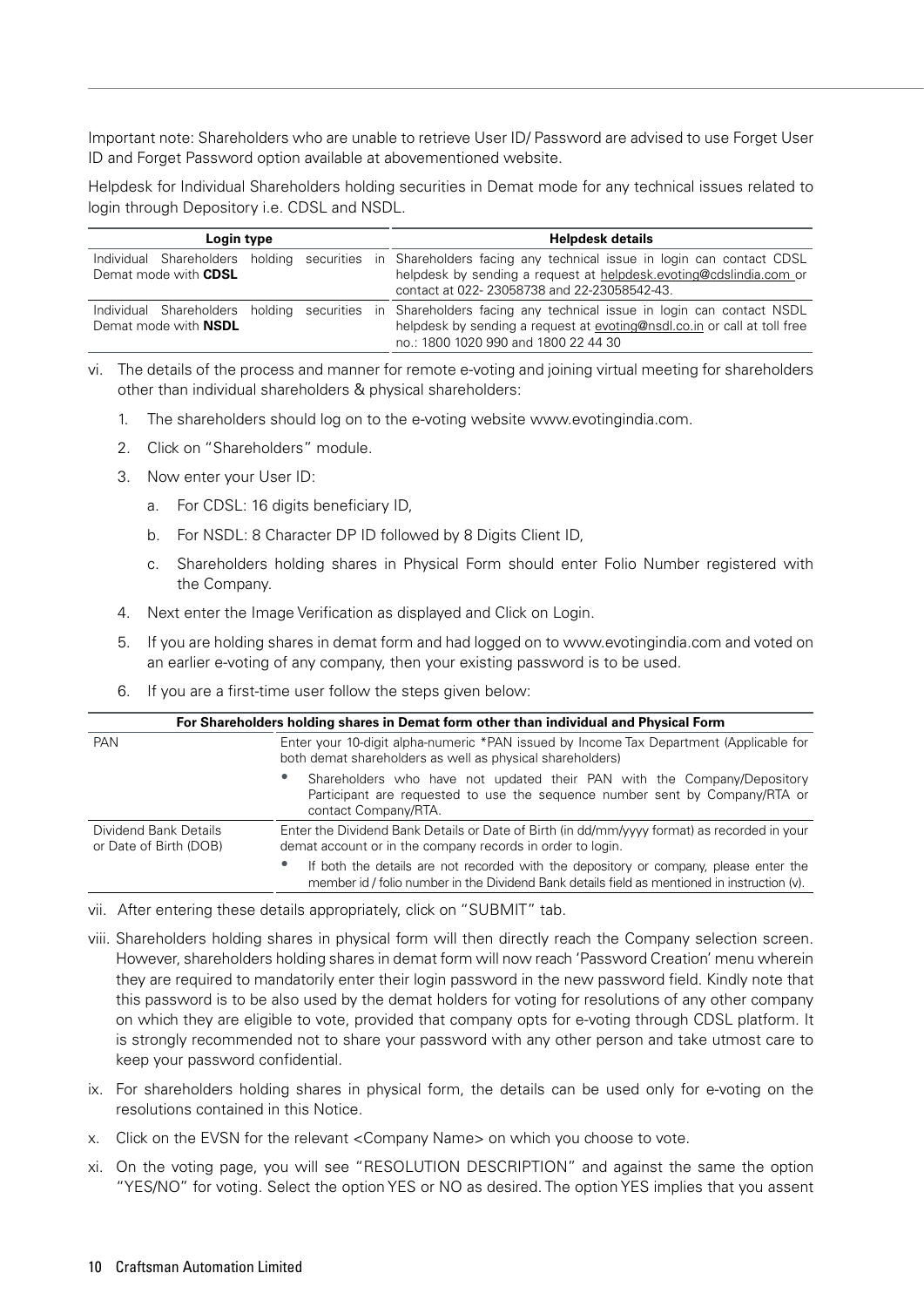to the Resolution and option NO implies that you dissent to the Resolution.

- xii. Click on the "RESOLUTIONS FILE LINK" if you wish to view the entire Resolution details.
- xiii. After selecting the resolution, you have decided to vote on, click on "SUBMIT". A confirmation box will be displayed. If you wish to confirm your vote, click on "OK", else to change your vote, click on "CANCEL" and accordingly modify your vote.
- xiv. Once you "CONFIRM" your vote on the resolution, you will not be allowed to modify your vote.
- xv. You can also take a print of the votes cast by clicking on "Click here to print" option on the Voting page.
- xvi. If a demat account holder has forgotten the login password, then Enter the User ID and the image verification code and click on Forgot Password & enter the details as prompted by the system.

#### xvii.**Facility for Non – Individual Shareholders and Custodians –Remote Voting**

- a. Non-Individual shareholders (i.e. other than Individuals, HUF, NRI etc.) and Custodians are required to log on to www.evotingindia.com and register themselves in the "Corporates" module.
- b. A scanned copy of the Registration Form bearing the stamp and sign of the entity should be emailed to helpdesk.evoting@cdslindia.com
- c. After receiving the login details a Compliance User should be created using the admin login and password. The Compliance User would be able to link the account(s) for which they wish to vote on.
- d The list of accounts linked in the login should be mailed to helpdesk.evoting@cdslindia.com and on approval of the accounts they would be able to cast their vote.
- e. A scanned copy of the Board Resolution and Power of Attorney (POA) which they have issued in favour of the Custodian, if any, should be uploaded in PDF format in the system for the scrutinizer to verify the same.
- f. Alternatively Non Individual shareholders are required to send the relevant Board Resolution/Authority letter etc. together with attested specimen signature of the duly a uthorized signatory who are authorized to vote, to the Scrutinizer at the email address madhu@ksrandco.in, sankar@ksrandco.in and to the Company at the email address viz; investor@craftsmanautomation.com (designated email address by company) , if they have voted from individual tab & not uploaded same in the CDSL e-voting system for the scrutinizer to verify the same.

#### **B. INSTRUCTIONS FOR SHAREHOLDERS ATTENDING THE AGM THROUGH VC/OAVM & E-VOTING DURING MEETING ARE AS UNDER:**

- i. Shareholders will be provided with a facility to attend the AGM through VC/OAVM through the CDSL e-Voting system. Shareholders may access the same at https://www.evotingindia. com under shareholders / members login by using the remote e-voting credentials. The link for VC/OAVM will be available in shareholder / members login where the EVSN of Company will be displayed.
- ii. Shareholders who have voted through Remote e-Voting will be eligible to attend the meeting. However, they will not be eligible to vote at the AGM.
- iii. Shareholders are encouraged to join the Meeting through Laptops / IPads for better experience.
- iv. Further shareholders will be required to allow Camera and use Internet with a good speed to avoid any disturbance during the meeting.
- v. Please note that Participants Connecting from Mobile Devices or Tablets or through Laptop connecting via Mobile Hotspot may experience Audio/Video loss due to Fluctuation in their respective network. It is therefore recommended to use Stable Wi-Fi or LAN Connection to mitigate any kind of aforesaid glitches.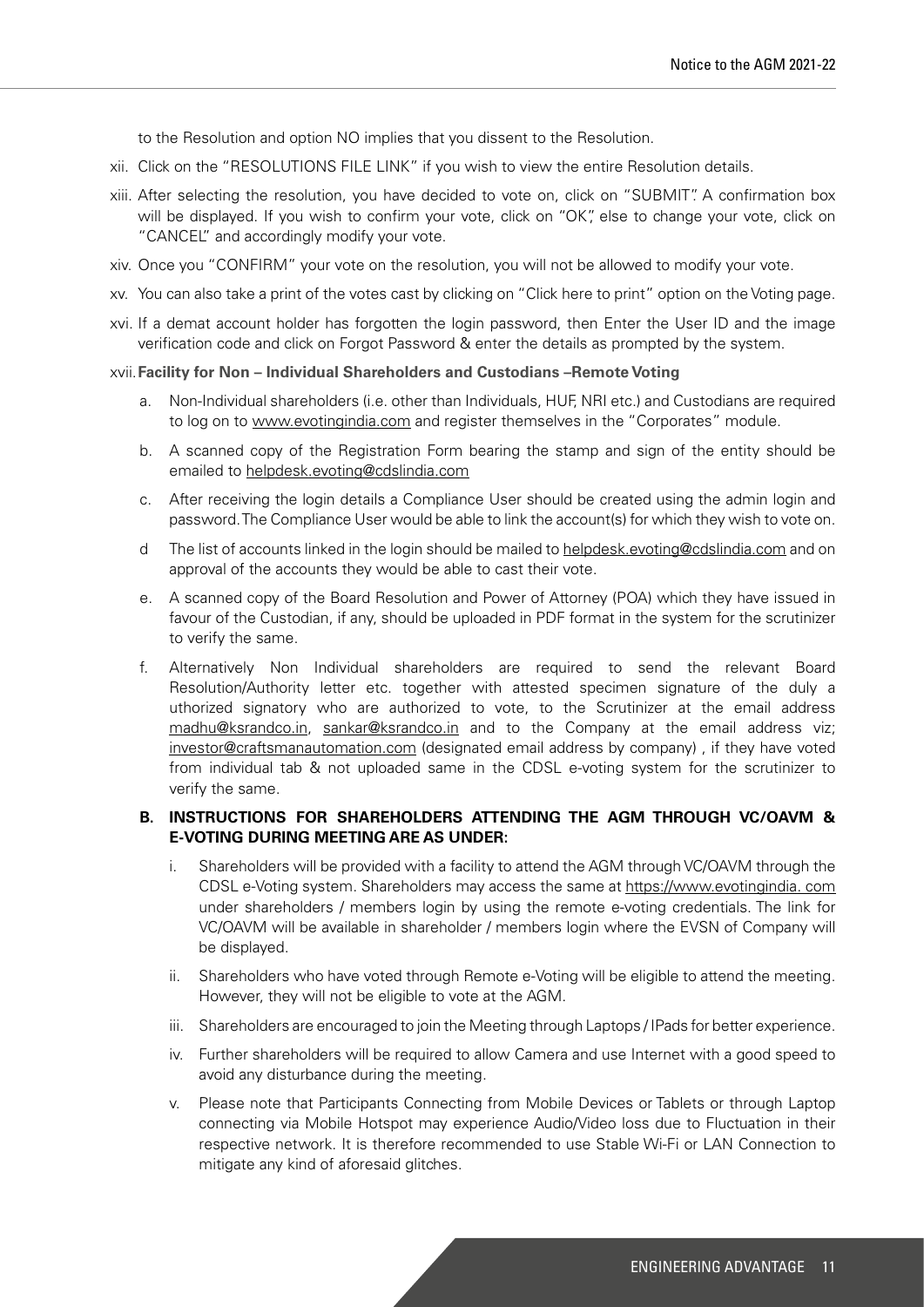- vi. Shareholders who would like to express their views/ask questions during the AGM may register themselves as a speaker by sending their request in advance from Thursday, 9<sup>th</sup> June, 2022 (9.00 a.m. IST) to Saturday, 11<sup>th</sup> June, 2022 (5.00 p.m. IST) mentioning their name, demat account number/folio number, email id, mobile number at company email id viz; investor@craftsmanautomation.com.
- vii. The request received by the Company during the aforesaid period shall only be considered and responded during the AGM and those Shareholders who have registered themselves as a speaker will only be allowed to express their views/ask questions during the AGM. The Company reserves the right to restrict the number of speakers depending on the availability of time for the AGM.
- viii. Only those shareholders, who are present in the AGM through VC/OAVM facility and have not casted their vote on the Resolutions through remote e-Voting and are otherwise not barred from doing so, shall be eligible to vote through e-Voting system available during the AGM.
- ix. If any Votes are cast by the shareholders through the e-voting available during the AGM and if the same shareholders have not participated in the meeting through VC/ OAVM facility, then the votes cast by such shareholders shall be considered invalid as the facility of e-voting during the meeting is available only to the shareholders attending the meeting.

## **C. INSTRUCTIONS PROCESS FOR THOSE SHAREHOLDERS WHOSE EMAIL ADDRESSES ARE NOT REGISTERED WITH THE DEPOSITORIES FOR OBTAINING LOGIN CREDENTIALS FOR E-VOTING FOR THE RESOLUTIONS PROPOSED IN THIS NOTICE:**

- i. For Physical shareholders please provide necessary details like Folio No., Name of shareholder, scanned copy of the share certificate (front and back), PAN (self-attested scanned copy of PAN card), AADHAR (self-attested scanned copy of Aadhar Card) by email to Company at investor@craftsmanautomation.com / coimbatore@linkintime.co.in
- ii. For Demat shareholders Please update your email id & mobile no. with your respective Depository Participant (DP).
- iii. For Individual Demat shareholders Please update your email id & mobile no. with your respective Depository Participant (DP) which is mandatory while e-Voting & joining virtual meeting through Depository.

If you have any queries or issues regarding attending AGM & e-Voting from the CDSL e-Voting System, you can write an email to helpdesk.evoting@cdslindia.com or contact at 022- 23058738 and 022-23058542/43.

All grievances connected with the facility for voting by electronic means may be addressed to Mr.Rakesh Dalvi, Manager, (CDSL) Central Depository Services (India) Limited, A Wing, 25th Floor, Marathon Futurex, Mafatlal Mill Compounds, N M Joshi Marg, Lower Parel (East), Mumbai – 400013 or send an email to helpdesk.evoting@cdslindia.com or call on 022-23058542/43.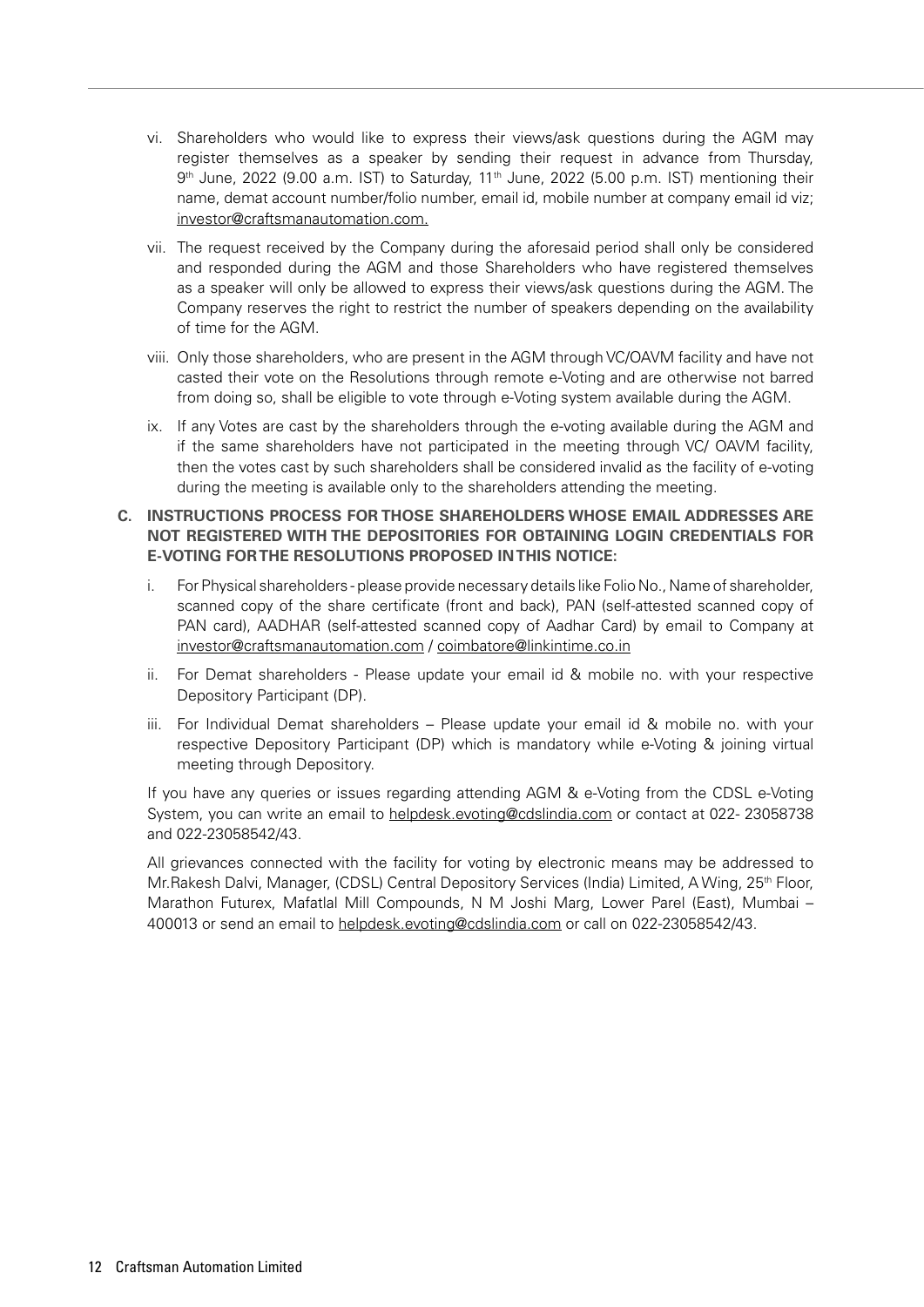## **EXPLANATORY STATEMENT PURSUANT TO THE PROVISIONS OF SECTION 102 OF THE COMPANIES ACT, 2013 ANNEXED TO THE NOTICE OF THE 36TH ANNUAL GENERAL MEETING OF THE COMPANY IN RESPECT OF ITEM NO:4, 5 AND 6 OF THE SAID NOTICE**

#### **ITEM NO.4:**

#### **APPOINTMENT OF MR. TAMRAPARNI SRINIVASAN VENKATA RAJAGOPAL, (DIN: 07148250) AS AN INDEPENDENT DIRECTOR OF THE COMPANY:**

The Board of Directors of the Company at its meeting held on 19<sup>th</sup> March, 2022, upon recommendation of the Nomination and Remuneration Committee has appointed Mr. Tamraparni Srinivasan Venkata Rajagopal (DIN: 07148250) as an Additional Director of the Company.

In accordance with the provisions of Section 149 read with Schedule IV to the Companies Act, 2013 ('the Act'), appointment of Independent Directors requires approval of the Shareholders of the Company. Further, in terms of the Regulation 17(1C) of the Securities and Exchange Board of India (Listing Obligations and Disclosure Requirements) Regulations, 2015 ("Listing Regulations"), effective 1<sup>st</sup> January, 2022, a Listed Entity shall ensure that approval of shareholders for appointment of a person on the Board of Directors is taken at the next general meeting or within a time period of three months from the date of appointment, whichever is earlier. The Listing Regulations also provide that the appointment of an Independent Director of a listed entity, shall be subject to the approval of shareholders by way of a special resolution.

The Company has received a notice in writing from a member in terms of Section 160(1) of the Act, proposing the candidature of Mr. Tamraparni Srinivasan Venkata Rajagopal for the office of Independent Director of the Company. The Board of Directors of the Company at its meeting held on 9th May, 2022, upon recommendation of the Nomination and Remuneration Committee has considered and recommended the appointment of Mr. Tamraparni Srinivasan Venkata Rajagopal as an Independent Director with effect from 19<sup>th</sup> March, 2022 for a period of Five (5) years subject to the approval of shareholders by means of a Special Resolution at the ensuing AGM and he is not liable to retire by rotation.

Mr. Tamraparni Srinivasan Venkata Rajagopal is a Practicing Chartered Accountant by qualification and profession, possess rich experience of more than 30 years. He is the Senior Partner of Subbachar

& Srinivasan, Chartered Accountants Firm, Coimbatore. He is a graduate and fellow member of The Institute of Chartered Accountants of India (ICAI) and also an All India Rank Holder in both CA Intermediate and Final examinations conducted by ICAI. He was awarded several academic awards at School and College levels. He has presented several papers on corporate audit and taxation at the ICAI, Coimbatore chapter.

The Company has received from Mr. Tamraparni Srinivasan Venkata Rajagopal (i) consent in writing to act as director in Form DIR-2 pursuant to Rule 8 of Companies (Appointment & Qualification of Directors) Rules, 2014; (ii) intimation in Form DIR-8 in terms of Companies (Appointment & Qualification of Directors) Rules, 2014, to the effect that he is not disqualified under Section 164(2) of the Act, and (iii) a declaration under Section 149 (7) of the Act and Regulation 25(8) of the 'Listing Regulations' to the effect that he meets the criteria of independence as provided in Section 149(6) of the Act and Regulation 16 (1) (b) of the 'Listing Regulations' and (iv) a declaration that he is not aware of any circumstance or situation, which exist or may be reasonably anticipated, that could impair or impact his ability to discharge his duties with an objective independent judgment and without any external influence. At present he is neither disqualified from being appointed as a Director in terms of Section 164 of the Act nor is debarred from holding the office of Director pursuant to any SEBI Order. He is also registered with the database of Independent Directors at Indian Institute of Corporate Affairs (IICA) constituted by Ministry of Corporate Affairs pursuant to the relevant notifications.

The Nomination and Remuneration Committee and the Board has assessed the veracity of the said declarations and other documents furnished by Mr. Tamraparni Srinivasan Venkata Rajagopal and based on the same, has opined that he fulfils the conditions / criteria specified in the Act, the Rules and the Listing Regulations and determined that he is independent of the Management and possesses appropriate skills, experience and knowledge to be appointed as an Independent Director of the Company.

Additional information in respect of Mr. Tamraparni Srinivasan Venkata Rajagopal, pursuant to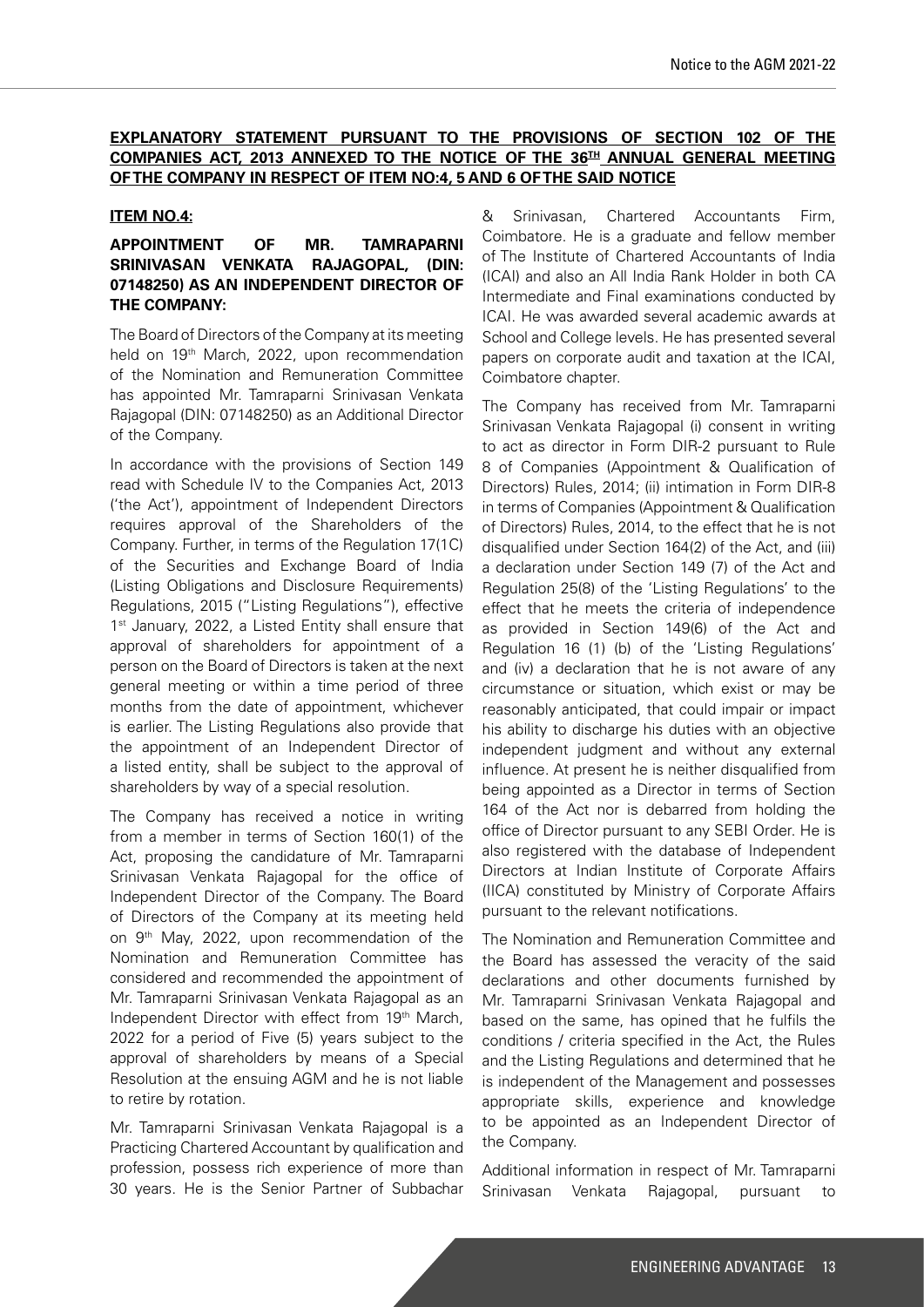Regulation 36 (3) of the Listing Regulations and the Secretarial Standard on General Meetings (SS-2), and brief profile of Mr. Tamraparni Srinivasan Venkata Rajagopal is given at **Annexure A** to this Notice.

#### Interest of Directors & Key Managerial Personnel:

None of the Directors nor any Key Managerial Personnel of the Company or their relatives except Mr. Tamraparni Srinivasan Venkata Rajagopal is directly or indirectly concerned or interested, financially or otherwise in the resolution.

The Board recommends the Special Resolution set out in Item No. 4 of this Notice for the approval of the Shareholders.

#### **ITEM NO.5:**

## **REVISION IN PAYMENT OF COMMISSION TO THE NON - EXECUTIVE DIRECTORS OF THE COMPANY:**

The Shareholders of the Company at the Extra Ordinary General Meeting held on 30<sup>th</sup> April, 2018 had approved the payment of commission of ₹1,50,000/- per calendar quarter per Non-Executive Director from the financial year 2018-19 onwards subject to the total annual commission exclusive of applicable GST thereon, if any, to all the Non-Executive Directors shall not exceed 1% of the net profit of the Company during any financial year calculated in accordance with provisions of the Act.

The Company has made an Initial Public Offer (IPO) and listed its securities in the Stock Exchanges (BSE and NSE) on 25th March, 2021. Consequent to listing, the role, duties and responsibilities of Non-Executive Directors has been widened and the degree and quality of their engagement with the Board and the Company has undergone significant changes, though they do not engage in the day-today management of the organization. Since the Non-Executive Directors, devote their valuable time in deliberating on the strategic and important matters in the course of the Board and Committee meetings of the Company and give their valuable advice, suggestion and guidance to the management of the Company from time to time, it has been proposed to revise the Commission payable to the Non-Executive Directors.

The Board of Directors of the Company at its meeting held on 9<sup>th</sup> May, 2022, upon recommendation of the Nomination and Remuneration Committee has considered and recommended the revision in payment of Commission to the Non-Executive

Directors from the financial year 2022-23 for an amount of  $\bar{\tau}$  9,00,000 (Rupees Nine Lakhs Only) per annum per Non Executive Director.

The Nomination and Remuneration Committee and the Board of Directors will determine the amount of Commission payable to the Non Executive Directors year on year upto a maximum amount of ₹20,00,000 (Rupees Twenty Lakhs Only) per annum per Non Executive Director, exclusive of applicable Taxes. The Commission payable will be in addition to sitting fees and reimbursement of expenses for attending the meetings of the Board of Directors or its Committees. The total remuneration payable to the Non-Executive Directors shall not exceed one percent (1%) of the net profits of the Company for that financial year computed in accordance with the provisions of Section 198 of the Companies Act, 2013 or such other percentage as may be specified by the Act from time to time.

Accordingly, consent of the Shareholders is sought for passing an Ordinary Resolution as set out at Item No. 5 of the Notice for payment of commission to Non-Executive Directors of the Company.

#### Interest of Directors & Key Managerial Personnel:

Except Non-Executive Directors, none of the other Directors or Key Managerial Personnel of the Company or their relatives is directly or indirectly concerned or interested, financially or otherwise, in this resolution.

The Board recommends an Ordinary Resolution set out at Item No. 5 for the approval of shareholders.

#### **ITEM NO.6:**

#### **RATIFICATION OF THE REMUNERATION PAYABLE TO THE COST AUDITORS FOR THE FINANCIAL YEAR ENDING 31ST MARCH, 2023;**

Section 148 of the Companies Act, 2013 read with Rule 14 of the Companies (Audit and Auditors) Rules, 2014 provides for:

- appointment of a Cost Accountant in practice, to conduct audit of cost records of a Company, by the Board of Directors on the recommendation of Audit Committee; and
- ratification of remuneration payable to him by the shareholders of the company.

In terms of the aforesaid provisions, the Board of Directors of the Company at its meeting held on 9<sup>th</sup> May, 2022, based on the recommendation of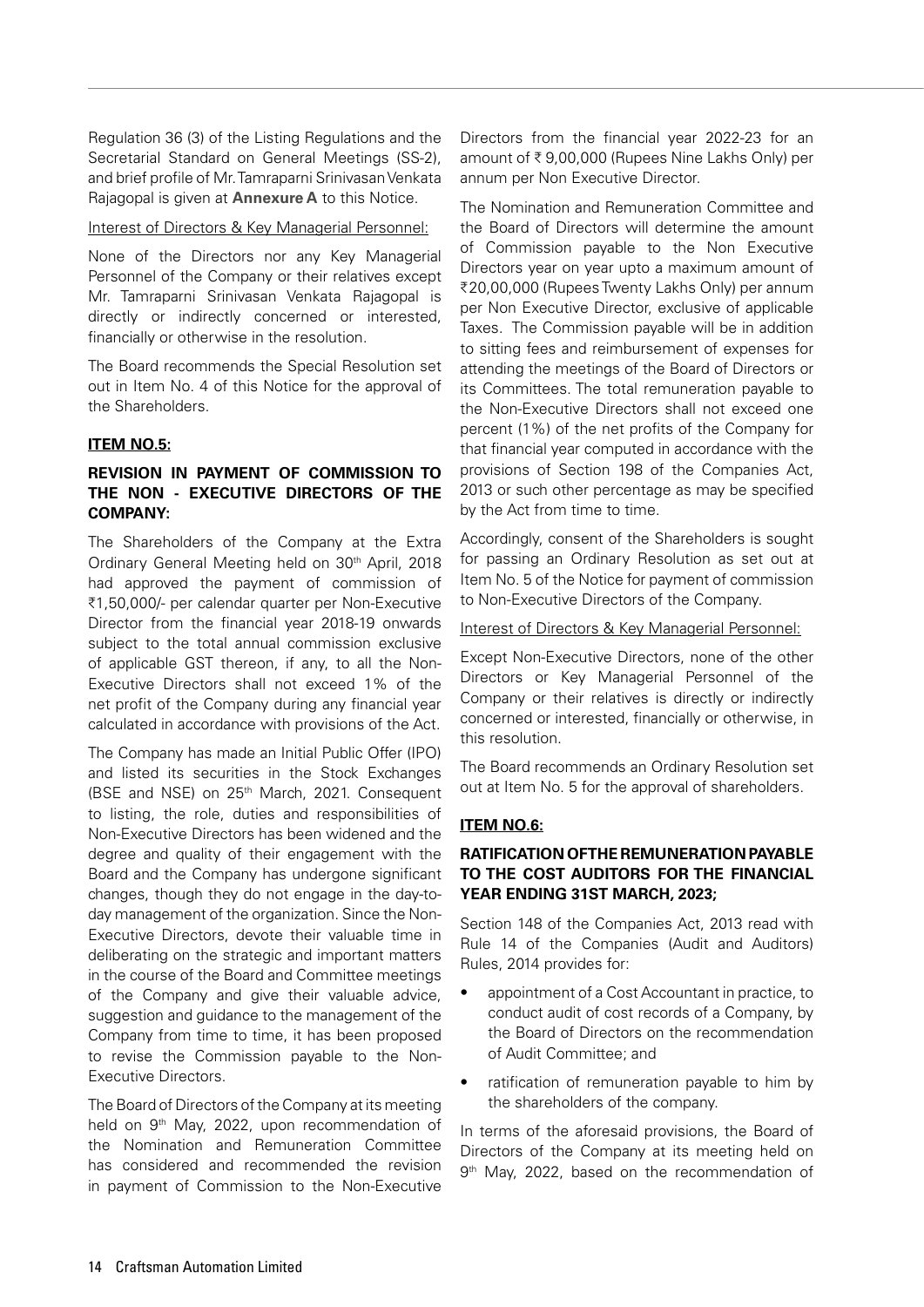Audit Committee had approved the appointment of S.Mahadevan & Co., Cost Accountants, Coimbatore (Registration Number: 000007) as Cost Auditors to conduct the audit of the cost records of the Company for the financial year ending 31<sup>st</sup> March, 2023. The remuneration fixed for his appointment is  $\overline{6}4,00,000$  (Rupees Four Lakhs only) plus applicable Taxes and reimbursement of out of pocket expenses incurred in connection with the aforesaid audit.

In terms of the provisions of Section 148(3) of the Companies Act, 2013 read with Rule 14(a)(ii) of the Companies (Audit and Auditors) Rules, 2014, the remuneration payable to the Cost Auditor shall be ratified by the shareholders of the Company.

Accordingly, consent of the shareholders is sought to ratify the remuneration payable to the Cost Auditors. The Board recommends the Ordinary Resolution set out at Item No. 6 for the approval of -Shareholders.

#### Interest of Directors & Key Managerial Personnel:

None of the Directors or Key Managerial Personnel of the Company or their relatives is directly or indirectly concerned or interested, financially or otherwise, in this resolution.

The Board recommends an Ordinary Resolution set out in Item No. 6 of this Notice for the approval of the Shareholders.

> (By Order of the Board) for **CRAFTSMAN AUTOMATION LIMITED**

Coimbatore **Shainshad Aduvanni** 09.05.2022 Company Secretary and Compliance Officer ACS No. 27895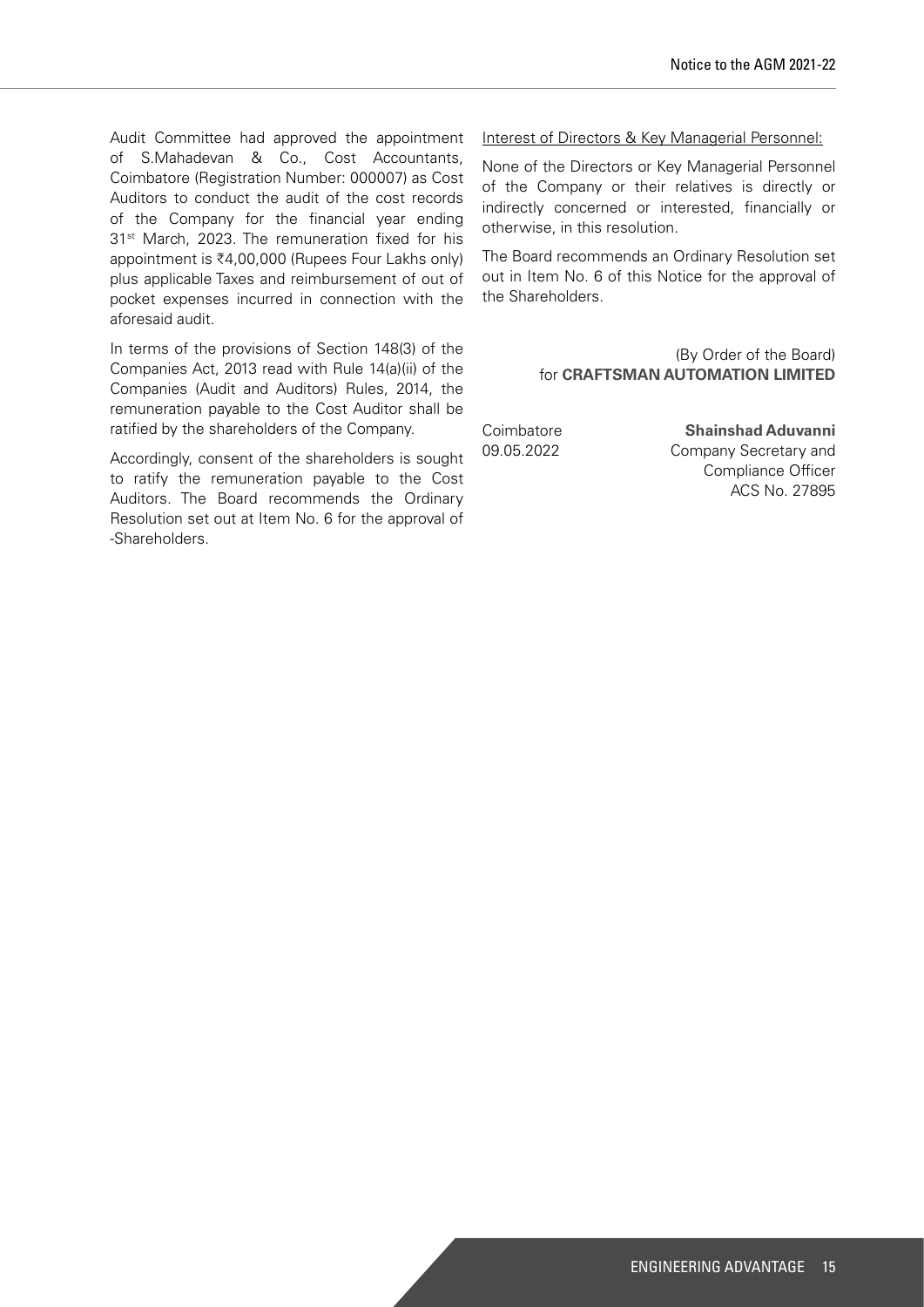#### **ANNEXURE A**

**DETAILS OF DIRECTORS SEEKING APPOINTMENT AND RE-APPOINTMENT AT THE 36TH ANNUAL GENERAL MEETING PURSUANT TO REGULATION 36(3) OF THE SECURITIES AND EXCHANGE BOARD OF INDIA (LISTING OBLIGATIONS AND DISCLOSURE REQUIREMENTS) REGULATIONS, 2015 AND SECRETARIAL STANDARD ON GENERAL MEETINGS (SS-2) ISSUED BY THE INSTITUTE OF COMPANY SECRETARIES OF INDIA**

| Name of the Director                                                                                            | Mr.Srinivasan Ravi                                                                                                                                                                                                                                                                                                                                                                                                                                                                                                                                                                                                                                                                                                                                                                                     |
|-----------------------------------------------------------------------------------------------------------------|--------------------------------------------------------------------------------------------------------------------------------------------------------------------------------------------------------------------------------------------------------------------------------------------------------------------------------------------------------------------------------------------------------------------------------------------------------------------------------------------------------------------------------------------------------------------------------------------------------------------------------------------------------------------------------------------------------------------------------------------------------------------------------------------------------|
| Director Identification Number (DIN)                                                                            | 01257716                                                                                                                                                                                                                                                                                                                                                                                                                                                                                                                                                                                                                                                                                                                                                                                               |
| Date of Birth & Age                                                                                             | 18.03.1963 & 59 Years                                                                                                                                                                                                                                                                                                                                                                                                                                                                                                                                                                                                                                                                                                                                                                                  |
| Date of Appointment on Board as Director                                                                        | 18th July, 1986                                                                                                                                                                                                                                                                                                                                                                                                                                                                                                                                                                                                                                                                                                                                                                                        |
| Date of Last Reappointment as Director                                                                          | 1st October, 2021                                                                                                                                                                                                                                                                                                                                                                                                                                                                                                                                                                                                                                                                                                                                                                                      |
| <b>Expertise in Specific Functional Areas</b>                                                                   | He is an outstanding technocrat brings with him almost 35 years of<br>experience in engineering sector.                                                                                                                                                                                                                                                                                                                                                                                                                                                                                                                                                                                                                                                                                                |
| Qualification                                                                                                   | Bachelor of Engineering (Mechanical) from PSG College of Technology.                                                                                                                                                                                                                                                                                                                                                                                                                                                                                                                                                                                                                                                                                                                                   |
| <b>Brief Profile</b>                                                                                            | Mr. Srinivasan Ravi is the Promoter and Chairman and Managing Director<br>of the Company and has been associated with the Company since its<br>incorporation. He holds a bachelor's degree in mechanical engineering<br>from PSG College of Technology, Coimbatore. He has experience of<br>more than 35 years in the automotive industry. He has received various<br>awards, including "Outstanding Citizen of Coimbatore Award" by Rotary<br>Club of Coimbatore in 2018, "Entrepreneur of the Year 2015 Award" by<br>Entrepreneurs' Organization, Coimbatore, "Outstanding Entrepreneur<br>Achiever Award 2012" by Bharathiar School of Management and<br>Entrepreneur Development, Bharathiar University, Coimbatore and "Best<br>Entrepreneur Award" by Coimbatore Management Association in 2010. |
| No. of Equity Shares held in Company                                                                            | 1,05,00,000 shares                                                                                                                                                                                                                                                                                                                                                                                                                                                                                                                                                                                                                                                                                                                                                                                     |
| during the year 2021-2022                                                                                       | Number of Meetings of the Board attended All the Board Meetings. Six Board Meetings in total.                                                                                                                                                                                                                                                                                                                                                                                                                                                                                                                                                                                                                                                                                                          |
| <b>Terms</b><br>Conditions<br>and<br>of<br>with details<br>Reappointment along<br>or<br>Remuneration last drawn | Appointment Mr. Srinivasan Ravi is the promoter and also Chairman and Managing<br>of Director of the Company. He was reappointed as Managing Director<br>Remuneration sought to be paid and the for a term of 5 years w.e.f 01 <sup>st</sup> October, 2021 and his revision in terms<br>of appointment was approved by shareholders at the Annual General<br>Meeting held on 21 <sup>st</sup> June, 2021.<br>Shareholders has approved remuneration of Fixed salary of ₹30,00,000<br>per month in the scale of ₹30,00,000 to ₹45,00,000 per month plus other<br>perquisites and commission of 7.5% percentage of profits, such that the                                                                                                                                                                |
|                                                                                                                 | total remuneration does not exceed 7.5% of the profits of the company<br>computed in accordance with Section 198 of Companies Act, 2013 w.e.f<br>01 <sup>st</sup> October, 2021.                                                                                                                                                                                                                                                                                                                                                                                                                                                                                                                                                                                                                       |
|                                                                                                                 | Mr. Srinivasan Ravi has informed the Company about his decision<br>to voluntarily cap on the commission payable to him to 50% of limits<br>approved by the shareholders of the Company w.e.f.01 <sup>st</sup> April, 2021 till<br>30th September, 2026.                                                                                                                                                                                                                                                                                                                                                                                                                                                                                                                                                |
| List of outside Directorships in Public/Private<br>Companies                                                    | Carl Stahl Craftsman Enterprises Private Limited<br>1.<br>2. Craftsman Europe B.V., Netherlands (Formerly known as Craftsman<br>Marine B.V.)                                                                                                                                                                                                                                                                                                                                                                                                                                                                                                                                                                                                                                                           |
| Listed entity from which Director has resigned in Nil<br>last three years                                       |                                                                                                                                                                                                                                                                                                                                                                                                                                                                                                                                                                                                                                                                                                                                                                                                        |
| Chairman/Member of the Committees of the 1.<br>Board of Directors of the Company                                | Chairman of Corporate Social Responsibility Committee<br>2. Chairman of the Management Committee<br>3. Chairman of Risk Management Committee<br>4. Member of Stakeholders Relationship Committee                                                                                                                                                                                                                                                                                                                                                                                                                                                                                                                                                                                                       |
| Chairman/Member of the Committees of Board<br>of Directors of other Companies in which he is<br>a Director      | Not Applicable                                                                                                                                                                                                                                                                                                                                                                                                                                                                                                                                                                                                                                                                                                                                                                                         |
| <b>KMP</b>                                                                                                      | Relationship with other Directors/Managers/ Father of Mr. Ravi Gauthamram, Whole Time Director of the Company                                                                                                                                                                                                                                                                                                                                                                                                                                                                                                                                                                                                                                                                                          |

**Item No.3 – Brief profile of Mr. Srinivasan Ravi**